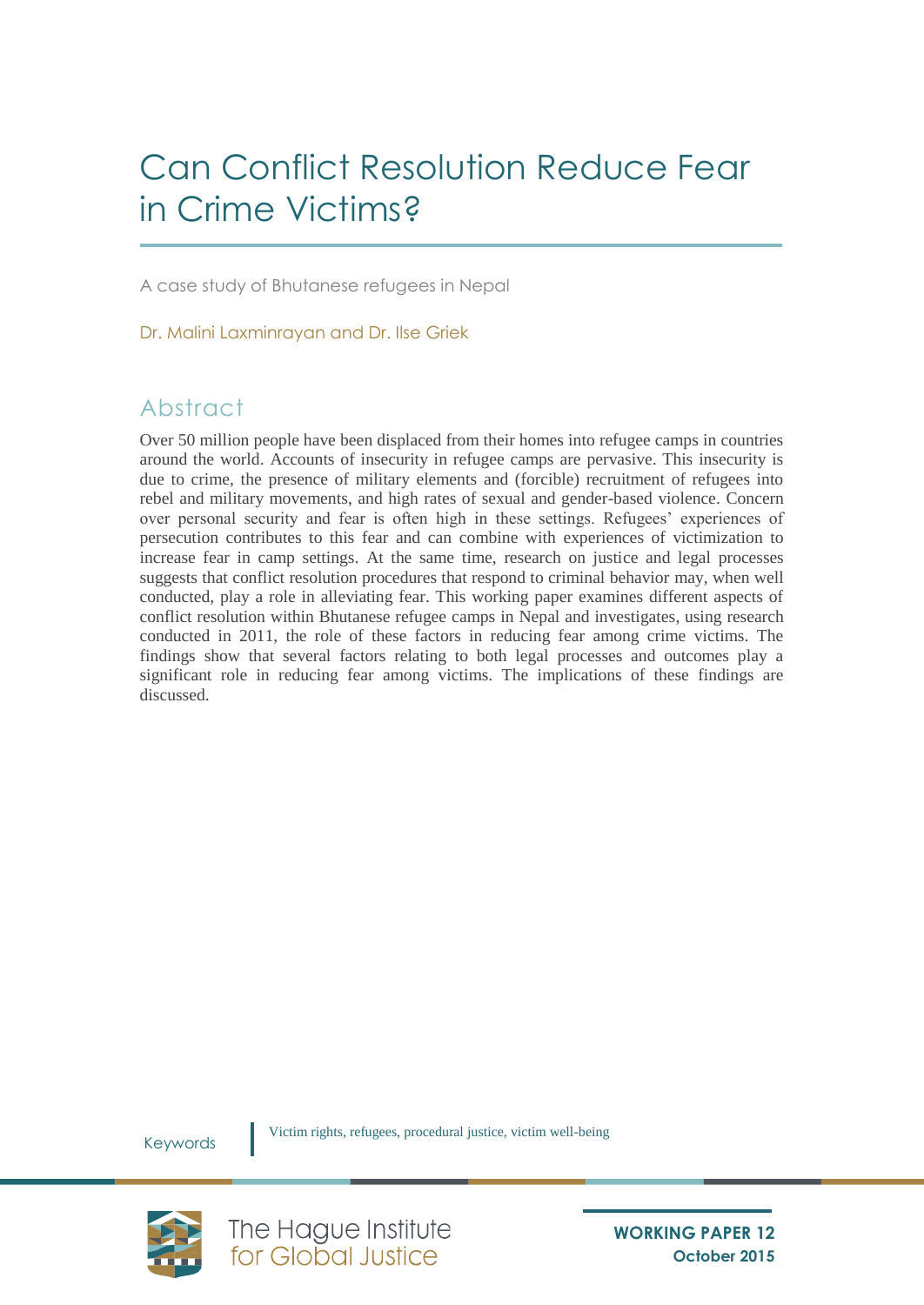# Can Conflict Resolution Reduce Fear in Crime Victims?

A case study of Bhutanese refugees in Nepal

Dr. Malini Laxminrayan and Dr. Ilse Griek

## About the Author

Malini Laxminarayan is a senior researcher at the Hague Institute for Global Justice, within the Rule of Law program. Her research focuses on access to justice, and more specifically in the context of victims of serious crime. Past research includes studies into transitional justice, restorative justice and victim rights from a comparative legal perspective.

Ilse Griek, a human rights specialist, is the Director at Foodwatch Nederland. She has ten years of experience in the areas of international human rights, corporate social responsibility and forced migration. The research in this paper is largely based on her PhD research examining legal pluralism and the unexpected impacts of human rights norms in humanitarian settings, titled 'Human Rights in Translation: Dispute Resolution in the Bhutanese Refugee Camps in Nepal'.

### Acknowledgements

The authors would like to thank Dr. Suzan van der Aa, Dr. Eamon Aloyo and Anda Scarlat for their insightful comments on the paper.

http://www.TheHagueInstituteforGlobalJustice.org/working-paper-12

## About The Hague Institute for Global Justice

The Hague Institute for Global Justice is an independent, nonpartisan institution established to undertake interdisciplinary policy-relevant research, develop practitioner tools, and convene experts and policymakers to facilitate knowledge sharing. Through this work the Institute aims to contribute to, and further strengthen, the global framework for preventing and resolving conflict and promoting international peace.

**The Hague Institute for Global Justice** Sophialaan 10 2514 JR The Hague The Netherlands

t +31 (0)70 30 28 130 e info@TheHagueInstitute.org w TheHagueInstitute.org t @HagueInstitute

### About The Hague Institute Working Paper Series

The aim of The Hague Institute working papers series is to provide an outlet for authors to make original, rigorous, and policy-relevant research available publically. Each Hague Institute working paper is peer-reviewed by at least two experts, one internal to and one external to the Hague Institute.

## Disclaimer

The views expressed in this paper are solely those of the author(s) and do not necessarily reflect the views of The Hague Institute for Global Justice, any other individual, or any other organization.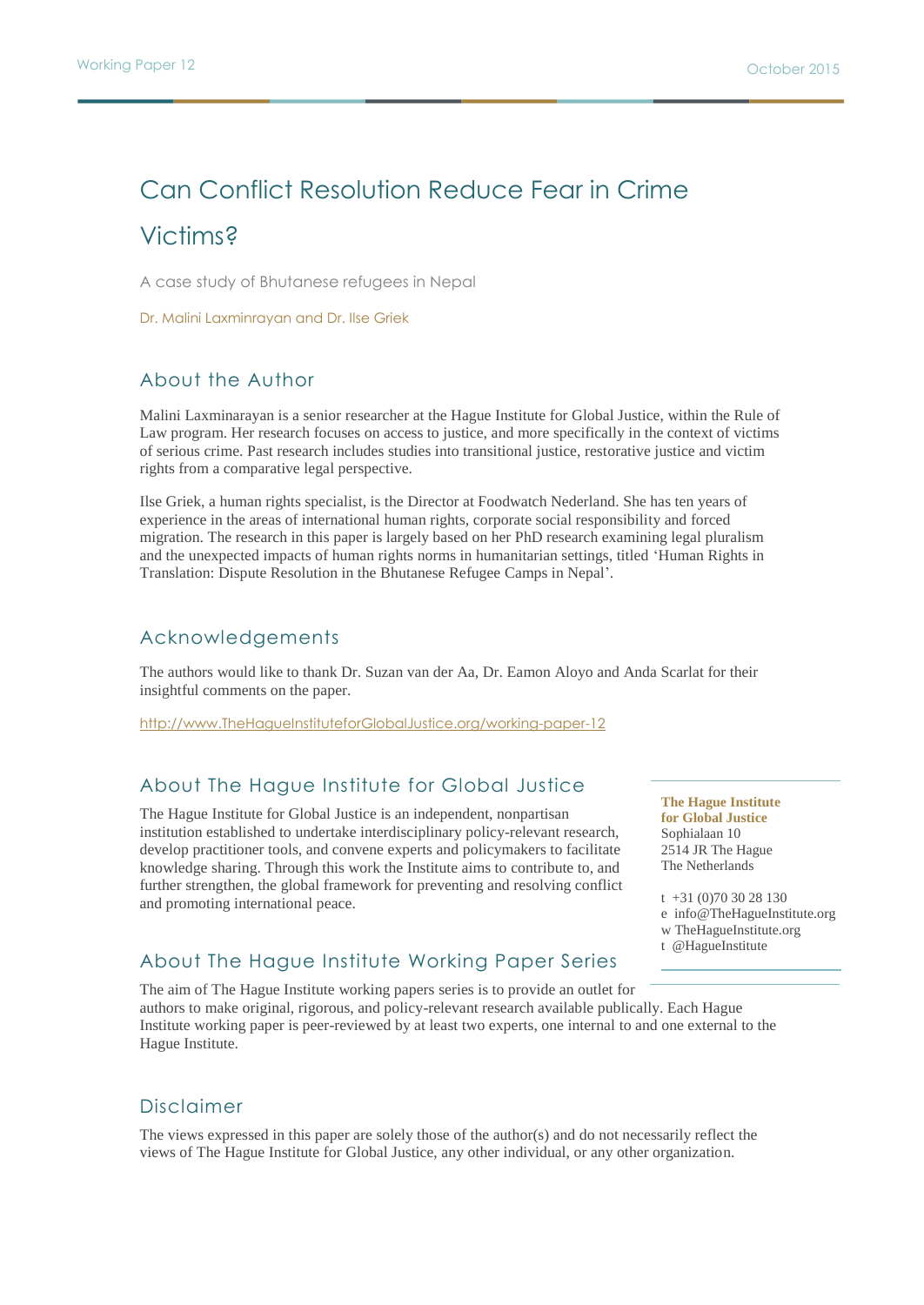$\overline{a}$ 

## Introduction

Victimization and crime can have an intense effect on people's psychological well-being. It can affect their overall quality of life, mental health, relationships, occupational functioning and levels of anxiety.<sup>1</sup> It can also make people more afraid in daily life, and/or increase their fear of future victimization.<sup>2</sup>

While these impacts are worrying for the general population, they are possibly of even greater concern in contexts marked by persecution, trauma and concerns over personal security – such as situations of displacement. Globally, nearly 60 million people have been displaced from their homes;<sup>3</sup> many, if not most, of whom have either suffered some form of victimization or are at risk of doing so. This figure includes at least 19.5 million refugees, 38.2 million internally displaced persons and 1.8 million asylum seekers. In the majority of cases, these people were either failed in obtaining address by their own legal system or lacked the ability or willingness to seek and obtain justice through these means. In camps, internally displaced persons and refugees risk being victimized further. This risk is compounded by other factors influencing vulnerabilities, such as age and gender; this has been the case for Bhutanese refugees recently and currently residing in Nepali refugee camps.<sup>4</sup>

The resulting fear has an adverse impact on people's emotional health. Following victimization and trauma, victims' perceptions of power decrease.<sup>5</sup> This power may be returned to them through a process that allows the victims to express themselves and feel that they are playing a significant role in obtaining a desired outcome. Through empowering the victim and decreasing fear, general quality of life may be improved.<sup>6</sup> This decrease in fear can be the result of various processes, but we will focus here on legal elements of conflict resolution.

Responses to crime and violence, such as judicial processes and conflict resolution mechanisms, can play an important role in reducing fearfulness among crime victims. First, restorative justice deals with the harm that was caused as a result of the crime, through dialogue between victim and offender. As a consequence it may lead to less fear<sup>7</sup>. Second, procedural justice refers to the fairness of procedures. One primary element of procedural justice is having a voice, or the opportunity to express one's self to the court.<sup>8</sup> As a result, victims may feel empowered – an important factor in their recovery. Third, outcome justice, namely retributive justice and deterrence theories, focuses on the importance of court

3 United Nations High Commissioner for Refugees, Global Trends 2014 (Geneva: UNCHR, 2015).

<sup>1</sup> Rochelle F. Hanson et al., "The Impact of Crime Victimization on Quality of Life," Journal of Traumatic Stress 23(2) (2010).

<sup>2</sup> Wesley G. Skogan and Michael G. Maxfield, Coping with Crime (Beverly Hills, CA: Sage Publications, 1981).

<sup>4</sup> Ilse Griek, Human Rights in Translation: Dispute Resolution in the Bhutanese Refugee Camps in Nepal (Oisterwijk: Wolf Legal Publishers, 2014).

<sup>5</sup> Lauren Bennett Cattaneo and Lisa A. Goodman, "Through the Lens of Therapeutic Jurisprudence: The Relationship between Empowerment in the Court System and Well-being for Intimate Partner Violence Victims," Journal of Interpersonal Violence 25(3) (2010).

<sup>6</sup> James Garofalo and John Laub, "Fear of Crime – Broadening Our Perspective," Victimology 3(3-4) (1978). 7 Heather Strang and John Braithwaite, Restorative Justice and Family Violence (Cambridge, Cambridge University Press, 2002); Heather Strang et al., "Victim Evaluations of Face-to-face Restorative Justice Conferences: A Quasi-experimental Analysis," Journal of Social Issues 62(2) (2006).

<sup>8</sup> Irina Elliott, Stuart D. M. Thomas and James R. P. Ogloff, "Procedural Justice in Contacts with the Police: Testing a Relational Model of Authority in a Mixed Methods Study," Psychology, Public Policy and Law 17(4) (2011); Jo-Anne Wemmers, "Victims' Experiences in the Criminal Justice System and Their Recovery from Crime," International Review of Victimology 19(3) (2013).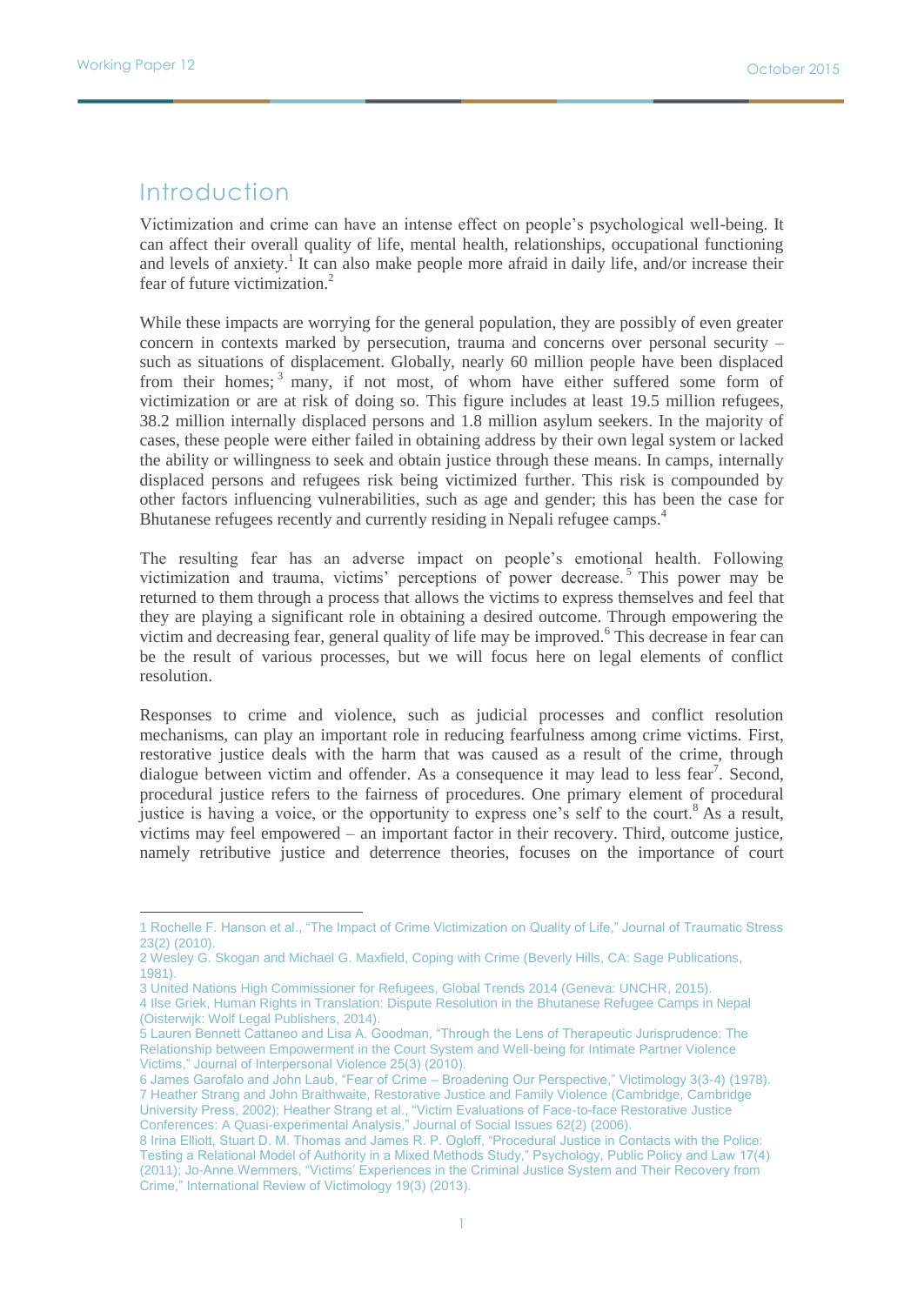outcomes<sup>9</sup>. With regard to deterrence in particular, fear is likely to be reduced when the victim believes the offender will no longer commit criminal acts against him or her. These theories provide the framework for understanding conflict resolution procedures in the current investigation.

This paper investigates the link between different elements of conflict resolution – based on restorative justice, procedural justice, retributive justice and deterrence theories – and the alleviation of fear for victims. The analysis adds to the victimological literature by examining an understudied population and their perceptions of conflict resolution and, more specifically, relating their experiences to fear. While many psychological variables have been studied in relation to criminal justice, the impact of the process on fear requires more attention. It is structured as follows: first, we discuss the refugee experience from persecution to encampment, particularly in relation to experiences of fear among camp residents. Second, we review research on the psychological impact of victimization. Third, we posit the link between conflict resolution within camp settings and the reduction of fear using the existing theories mentioned above. This is followed by a statistical analysis of levels of fear in the camps and the extent to which different aspects of conflict prevention may contribute to the reduction of that fear. The data used for this analysis is derived from a quantitative survey of crime and access to justice conducted in the Bhutanese refugee camps in Nepal, conducted in  $2011^{10}$ 

# Refugee Camps: Living in Fear?

The 1951 Convention Relating to the Status of Refugees (Article 1A) describes a refugee as someone who has fled his or her country of origin "owing to well-founded fear of being persecuted for reasons of race, religion, nationality, membership of a particular social group or political opinion," and who "is unable or, owing to such fear, is unwilling to avail himself of the protection of that country." The definition of a refugee therefore takes into account both subjective and objective aspects of fear. A refugee must have a subjective fear – that is, be personally afraid – of persecution upon return to his or her own country and that fear must be objectively "well-founded."

For obvious reasons, a refugee's experience of persecution prior to flight is likely to impact his or her experience in the country of asylum. Refugees lack the protection of their home states – often because it is their own government that threatens persecution. Protection may also prove elusive in refugee host countries. Despite the efforts of humanitarian agencies, the camps in which refugees are hosted are themselves frequently criticized on account of insecurity and gaps in the rule of law. For instance, when camps are established close to insecure borders, they increase the potential for spill-over conflict and militarization, exposing refugees to further violence.<sup>11</sup>

UNHCR has joined the ranks of critics of long-standing situations of displacement, writing that:

10 Griek, Human Rights in Translation.

<sup>9</sup> Kevin M. Carlsmith, John M. Darley and Paul Robinson, "Why Do We Punish? Deterrence and Just Deserts as Motives for Punishment," Journal of Personality and Social Psychology 83(2) (2002); Uli Orth, "Punishment Goals of Crime Victims," Law and Human Behavior 27(2) (2003).

<sup>11</sup> Karen Jacobsen, "A 'Safety-First' Approach to Physical Protection in Refugee Camps," Rosemarie Rogers Working Paper Series #4 (1999).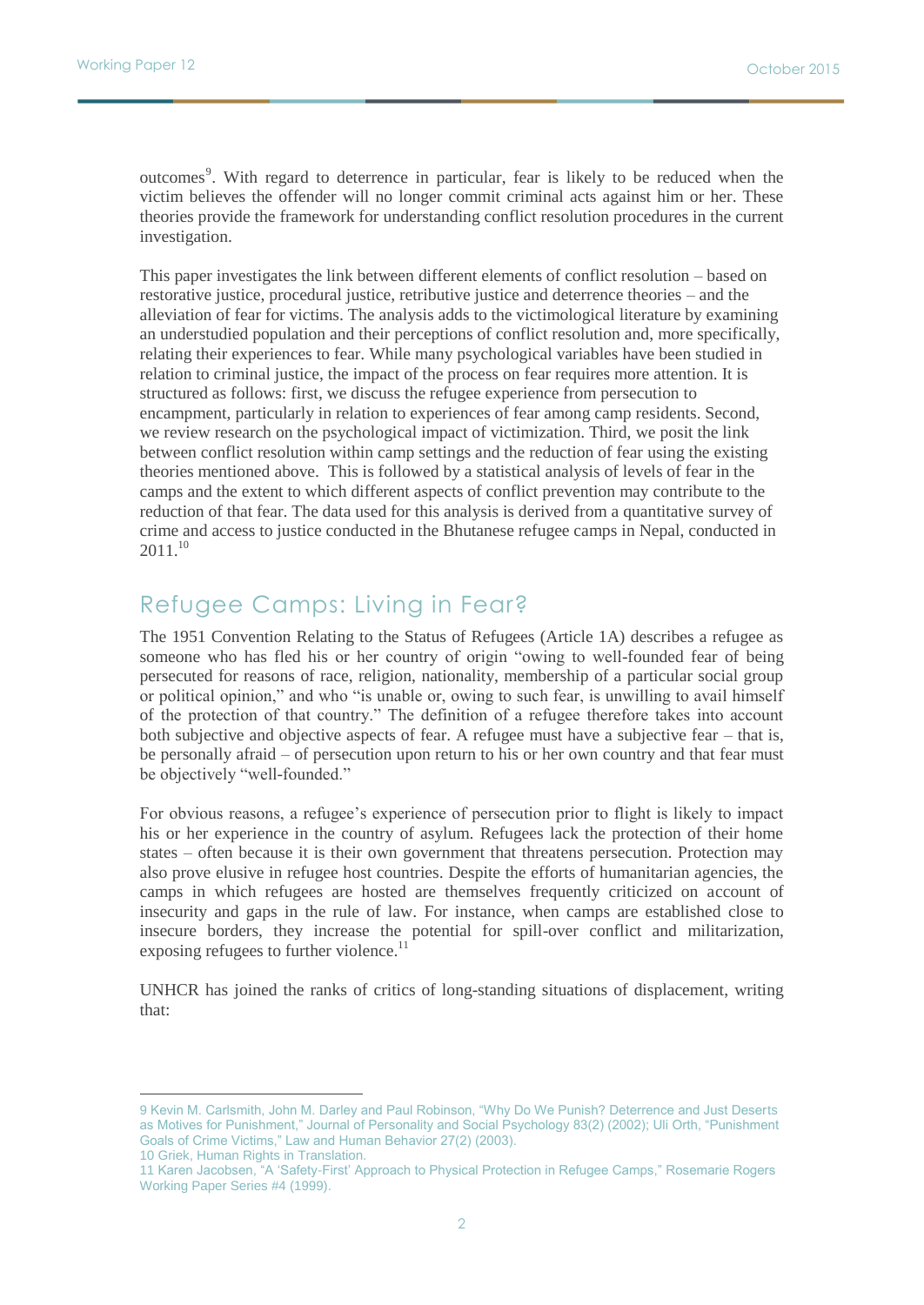$\overline{a}$ 

**"Protracted refugee situations are a critical element in continuing conflict and instability and have obstructed peace and undermined economic development. The long-term presence of large refugee populations has engendered conflict by causing instability in neighboring countries, triggering intervention, and sometimes spurring armed elements within camps to begin insurgencies or form resistance and terrorist movements."12**

Refugee camps are often too densely populated; holding numbers of people far too large, for far too long a time. In such settings, feelings of frustration and being in limbo can give way to violence – particularly when freedom of movement and the right to work are also limited. Women are especially vulnerable, with high rates of violence against women reported in many camp settings.<sup>13</sup>

Crime victimization, whether as part of persecution in the home state, in a situation of displacement or asylum, or in other contexts, can impact on mental health in a range of ways. These include increased frustration, stress, guilt, self-blame and/or humiliation. Psychological research has shown that mental health outcomes may range from mild distress to serious psychiatric disorders.<sup>14</sup> Victimization may also provoke fear. Calhoun, Atkeson and Resick<sup>15</sup> found that victims generally experienced more anxiety and fear than non-victims. While this research looked at crime victims in general, it is likely that the impact is even greater among refugees – an already vulnerable group characterized by past experiences of persecution that interact with subsequent experiences of crime.

Fear in refugee settings can be serious and pervasive, and has been well documented. In 2014, the International Rescue Committee<sup>16</sup> reported that one in three Syrian refugee women in Lebanon was too scared or overwhelmed to leave the house. In an opening quote to a UNHCR report on the Syrian refugee crisis released the same year, Antonio Guterres, UN High Commissioner for Refugees, reminds us that "Life for Syria's refugee women did not stop when they crossed the border; rather, it was the beginning of a new, deeply traumatic experience – filled with misery, anxiety, isolation and hardship.<sup> $517$ </sup> Fear in the Syrian refugee camps was widespread, with three in five women worried for their own security or that of their children. Sadly, this example is far from isolated and there are similar reports from other refugee settings. A staff member of the International Rescue Committee aptly characterizes the misconception of safety in camps for refugee women: "There is a tendency to think that once [women] have crossed the border, they are safe. But they just face a different violence once they become refugees."<sup>18</sup>

<sup>12</sup> United Nations High Commissioner for Refugees, The State of the World's Refugees (Geneva: UNHCR, 2006), 117-118.

<sup>13</sup> United Nations High Commissioner for Refugees, UNHCR Handbook for the Protection of Women and Girls, (Geneva: UNHCR, 2008).

<sup>14</sup> Simon N. Verdun-Jones and Katherine R. Rossiter, "The Psychological Impact of Victimization: Mental Health Outcomes and Psychological, Legal, and Restorative Interventions," in International Handbook of Victimology, ed. Shlomo G. Shoham, Paul Knepper, and Martin Kett. (Boca Raton, FL: CRC Press, 2010). 15 Karen S. Calhoun, Beverly M. Atkeson, and Patricia A. Resick, "A Longitudinal Examination of Fear Reactions in Victims of Rape," Journal of Counseling Psychology 29(6) (1982).

<sup>16</sup> International Rescue Committee, Are We Listening? Acting on Our Commitments to Women and Girls Affected by the Syrian Conflict (New York: International Rescue Committee, 2014).

<sup>17</sup> United Nations High Commissioner for Refugees, Woman Alone: The Fight for Survival by Syria's Refugee Women (Geneva: UNHCR, 2014), 4.

<sup>18</sup> Phoebe Greenwood, "Rape and Domestic Violence follow Syrian women into refugee camps," The Guardian, July 25, 2013, http://www.theguardian.com/world/2013/jul/25/rape-violence-syria-women-refugeecamp.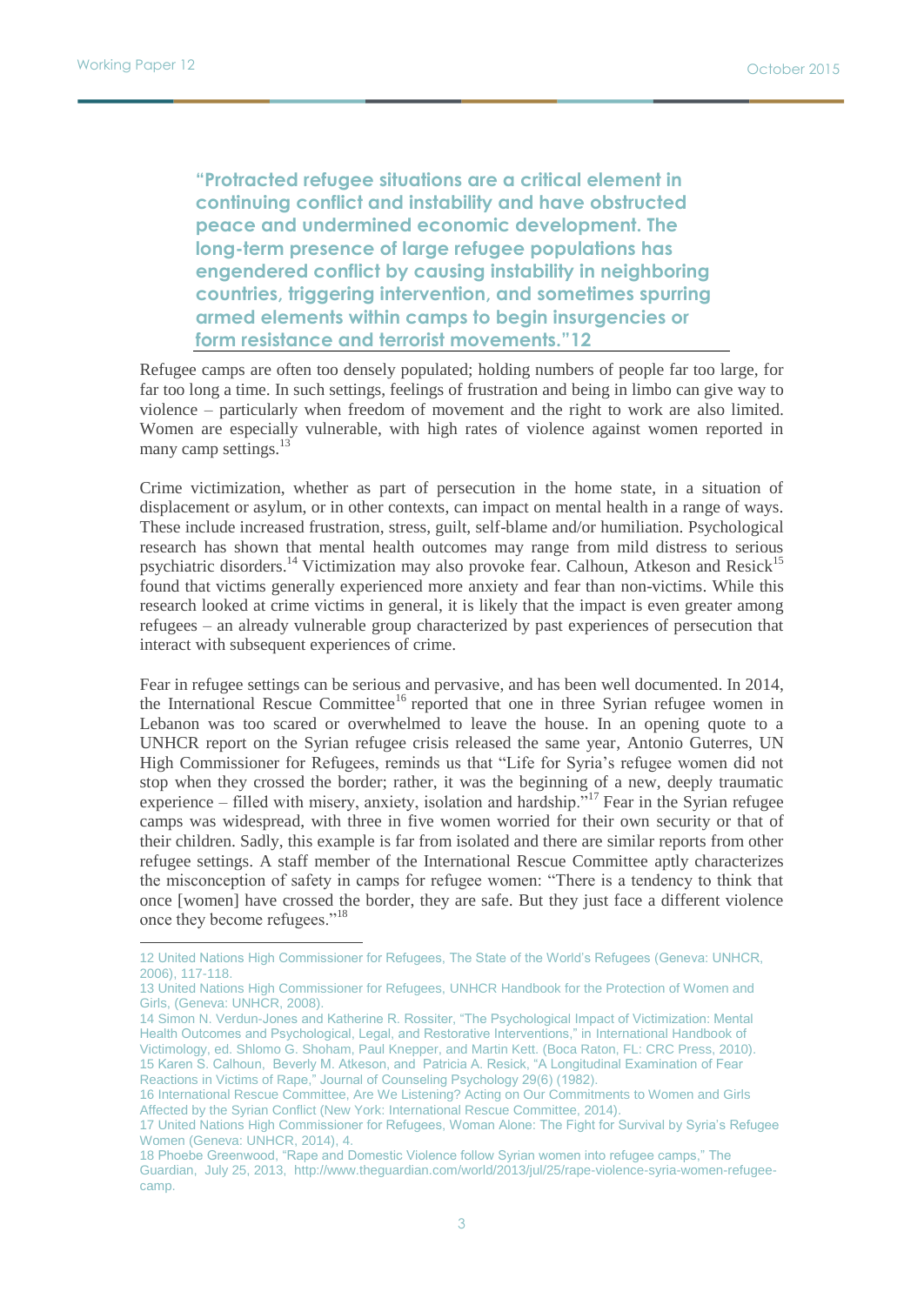# Understanding Victimization

It was discussed above how refugees are in a particularly vulnerable position and, due to their past experiences, are likely to live in a state of heightened fear. Similarly, people may become more fearful following victimization. This may be explained by the theory of shattered assumptions, which claims that people's basic assumptions about the world give meaning to our existence.<sup>19</sup> When faced with victimization, old assumptions are shattered, resulting in psychological upheaval. Victim perceptions may then include insecurity, danger and threat. More specifically, one of these basic assumptions is personal invulnerability, whereby people underestimate the likelihood of going through negative experiences.

Perceived vulnerability has been defined as "a belief that one is susceptible to future negative outcomes and unprotected from danger or misfortune." <sup>20</sup> Accompanying this cognition is an affective component, consisting of feelings of anxiety, fear and apprehension."<sup>21</sup> According to Perloff, non-victims are more likely to have an 'illusion of invulnerability.'<sup>22</sup> For these people, there may be a greater perception of control over uncertain events or a misconception that victims of crime fall under a certain stereotype.<sup>23</sup> Moreover, unique vulnerability a state in which people see themselves as highly vulnerable, and which is associated with greater fear, anxiety and lower self-esteem, can be a potential consequence of victimization.<sup>24</sup>

Perceived likelihood, consequence and control may also impact people's experiences of fear. Winkel<sup>25</sup> suggests that fear is not linked to previous victimization but to perceived likelihood of (future) occurrence and perceived severity of consequence. According to Winkel, people experienced *more* fear when they perceived crime as likely, but *less* fear when they believed it would be of little consequence. Houts and Kassab<sup>26</sup> have linked perceived vulnerability of crime to perceived control over one's own environment, an element that may be shattered after victimization.

The links between victimization and fear, however, are not straightforward. It has been asserted that evidence to suggest there is a link between victimization and fear is lacking.<sup>27</sup> Rather, other reasons for fear - in addition to previous victimization – include: perceptions of neighborhood deterioration, vandalism, potential physical vulnerability to offenders, social isolation and the media. Fear itself is intangible and it can mean different things to people at different times. For example, women and the elderly are often more fearful even though they are less likely to have been victimized than other population groups.

21 Linda S. Perloff, "Perceptions of Vulnerability to Victimization," Journal of Social Issues 39(2) (1983): 43. 22 Linda S. Perloff, "Social Comparison and Illusions of Invulnerability to Negative Life Events," in Coping with Negative Life Events: Clinical and Social Psychological Perspectives, ed. C. R Snyder and Carol E. Ford (New York: Plenum, 1987), 217.

24 Perloff, "Perceptions of Vulnerability,"

<sup>19</sup> Ronnie Janoff-Bulman, Shattered Assumptions: Towards a New Psychology of Trauma (New York: The Free Press, 2002).

<sup>20</sup> Lynn N. Smith and Gary D. Hill, "Victimization and Fear of Crime," Criminal Justice and Behavior 18(2) (1991).

<sup>23</sup> Thomas A. Wills, "Downward Comparison Principles in Social Psychology," Psychological Bulletin 90(2) (1981).

<sup>25</sup> Frans W. Winkel, "Fear of Crime and Criminal Victimization: Testing a Theory of Psychological

Incapacitation of the 'Stressor' Based on Downward Comparison Processes," British Journal of Criminology 38(3) (1998).

<sup>26</sup> Sandra Houts and Cathy Kassab, "Rotter's Social Learning Theory and Fear of Crime: Differences by Race and Ethnicity," Social Science Quarterly 78(1) (1997).

<sup>27</sup> Wesley G. Skogan, "The Impact of Victimization on Fear," Crime & Delinquency 33(1) (1987).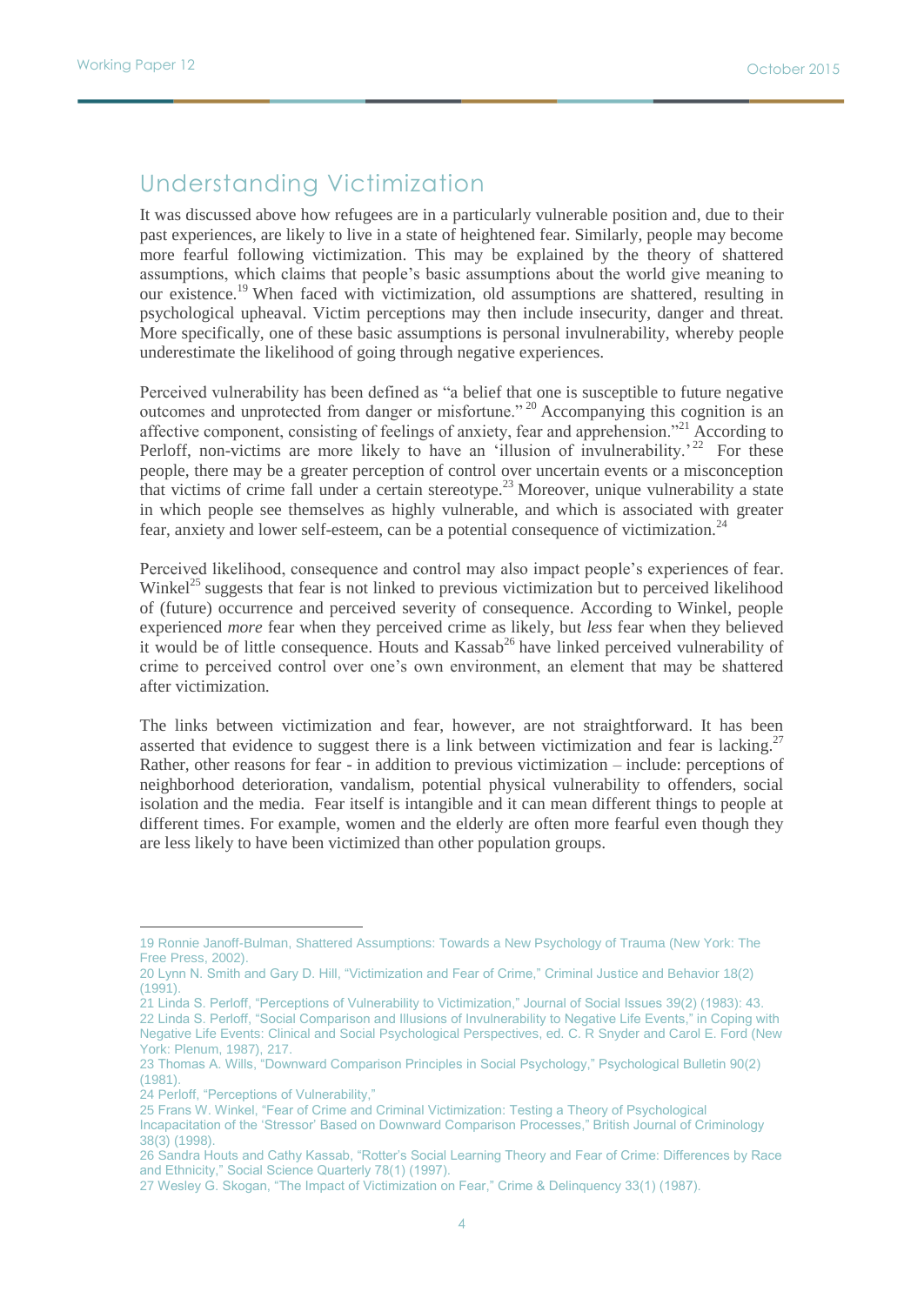Several studies recorded heightened levels of fear, anxiety and suspiciousness among rape victims.<sup>28</sup> Gender may also play a role. In one example, research comparing male and female robbery victims concluded that female victims suffered from more fear than men one month post-victimization, but that this difference was no longer evident three months postvictimization.<sup>29</sup> Fox, Nobles and Piquero<sup>30</sup> distinguish between (1) property versus personal crimes and (2) victims' fear of daytime versus victims' fear of nighttime crimes. Victims of stalking and theft were found to be more fearful of crime than sexual assault victims. Daytime fear was associated with many types of victimization (stalking, sexual assault and theft) while nighttime fear was only associated with sexual assault. Dull and  $Wint<sup>31</sup>$  found that while victims of crime were more likely to fear *property* crime victimization, those with no previous victimization had a greater fear of experiencing *personal* crime victimization.

A number of factors can exacerbate fear resulting from victimization, some of which are inherently problematic in refugee settings. One example is social isolation. When people flee, families are often dispersed and social structures collapse.<sup>32</sup> This is problematic, because social networks can provide victims with the support and outlet they need. Those who have fewer resources to cope with the aftermath of the crime, such as poor or low-income individuals, have also been found to show more fear following their victimization**.** In refugee settings, social support structures and financial resources - in addition to a lack of perceived control - may present significant challenges and cannot be taken for granted. Furthermore, vulnerable groups such as women and the elderly are likely to experience greater fear following crime.<sup>33</sup> Other research has suggested that those who experienced greater fear before the victimization were likely to experience heightened fear after the victimization and that more recent victimization leads to greater fear than victimization further in the past.<sup>34</sup>

# Reducing Fear Through Justice: A Looks at Justice Needs

While it is important to understand the consequences of victimization, the focus of this article is to determine whether conflict resolution, or aspects related to conflict resolution processes or their outcomes, can help to alleviate some of these negative effects. In particular, we are interested in whether they can alleviate fear.

Various studies have shown that emotional recovery can be influenced by contact with justice proceedings.<sup>35</sup> Although much of this research focuses on post-traumatic stress disorder and very little deals with fear directly, other effects of criminal proceedings that have been studied

<sup>28</sup> Dean G. Kilpatrick, Lois J. Veronen and Patricia A. Resick, "The Aftermath of Rape: Recent Empirical Findings," American Journal of Orthopsychiatry 49(4) (1979); Patricia A. Resick, "Psychological Effects of Victimization: Implications for the Criminal Justice System," Crime & Delinquency 33(4) (1987). 29 Resick, "Psychological Effects of Victimization,

<sup>30</sup> Kathleen A. Fox, Matt R. Nobles, and Alex R. Piquero. "Gender, Crime Victimization and Fear of Crime." Security Journal 22(1) (2009).

<sup>31</sup> R. Thomas Dull and Arthur V. N. Wint, "Criminal Victimization and Its Effects on Fear of Crime and Justice Attitudes," Journal of Interpersonal Violence 12(5) (1997).

<sup>32</sup> Rosa Da Costa, "The administration of justice in refugee camps: A study of practice" Legal and Protection Policy Research Series (Geneva: UNHCR, 2006).

<sup>33</sup> Fox, Nobles, and Piquero. "Gender,"

<sup>34</sup> Bonnie S. Fisher, John J. Sloan III and Deborah L. Wilkins, "Fear of Crime and Perceived Risk of Victimization in an Urban University Setting," in Campus Crime: Legal, Social and Policy Perspectives, ed. Bonnie S. Fisher and John J. Sloan III. (Springfield: Charles C. Thomas Publishing, 1995).

<sup>35</sup> Elliott, Thomas and Ogloff, "Procedural Justice,"; Judith L. Herman, "The Mental Health of Crime Victims: Impact of Legal Intervention," Journal of Traumatic Stress 16(2) (2003); Maarten Kunst, Lieke Popelier and Ellen Varekamp, "Victim Satisfaction With the Criminal Justice System and Emotional Recovery: A Systematic and Critical Review of the Literature," Trauma, Violence and Abuse 16(3) (2015).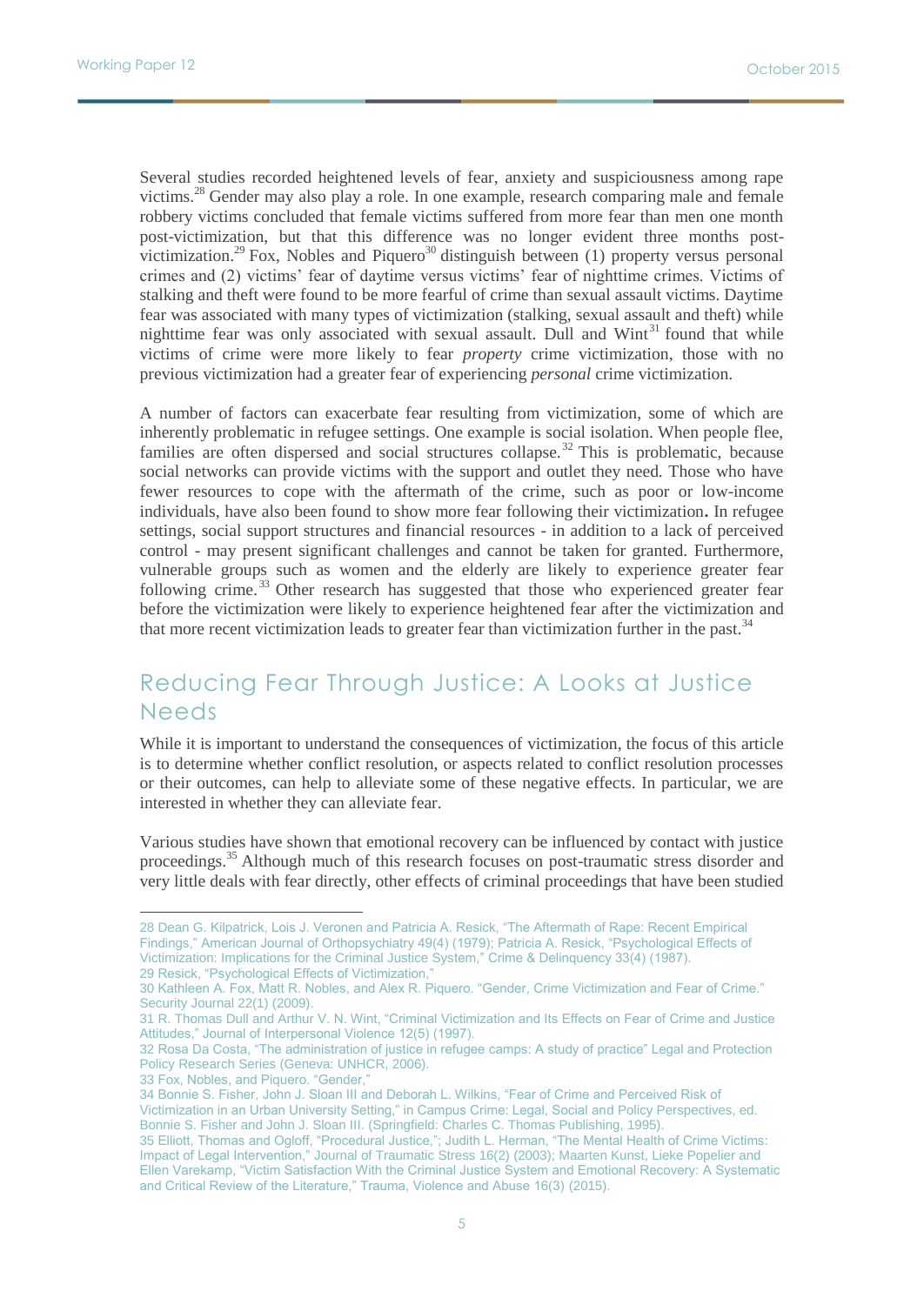include secondary victimization. This is most broadly defined as negative societal reactions to the primary victimization,<sup>36</sup> revenge,<sup>37</sup> anger<sup>38</sup> and depression.<sup>39</sup> Within the post-traumatic stress disorder scales, there are measures for fear and anxiety (e.g. feelings that the event was happening again; feeling 'on guard'), though fear is not isolated from other psychological variables. Furthermore, Orth's secondary victimization scale includes variables such as the ability to cope with the crime as well as faith in a just world; both of which may be related to fear but are likely measuring different concepts.<sup>40</sup>

The field of therapeutic jurisprudence can provide some insights into the link between justice proceedings and mental well-being more generally.<sup>41</sup> In short, therapeutic jurisprudence examines how legal proceedings may be able to have an impact on emotions, behaviors and mental health. The concept emerged from the need to emphasize protecting the rights of mental health patients. Substantive rules, legal procedures and legal actors could all produce therapeutic or anti-therapeutic effects for those participating in legal proceedings. Therapeutic jurisprudence relies on the social sciences to better understand the actual effects of law on psychological and physical well-being. It has been applied to various contexts, including domestic violence, healthcare, tort reform and the criminal justice system. While legal scholars recognize the need to understand the consequences of legal procedures, there is an accepted understanding among them that this knowledge should not necessarily compete with fair rules and procedures. Although other societal values may be more important, therapeutic jurisprudence nonetheless aims to support public policy reasons for developing policies or procedures $42$  related to law.

Past research investigating what is important to victims (justice needs) has also aimed to show how these variables may be linked to victim well-being. Some research has been conducted regarding fear and, specifically, these justice needs.  $43$  More generally, in the context of therapeutic jurisprudence it may be hypothesized that court procedures are unlikely to decrease fear. Because of the focus on fact-finding, determination of the law, court procedure and other legal issues relating to judicial procedures within the court system, emotional wellbeing - including alleviation of fear - is often ignored by the principles of the legal system. This is not to say, however, that the court system cannot lead to therapeutic effects. By first understanding victims' justice needs, it becomes possible to understand what effects legal procedures may have on victim well-being. These justice needs have been formulated according to several theories, including restorative justice, procedural justice, retributive justice and deterrence.

38 Orth and Maercker, "Posttraumatic Anger,"

<sup>36</sup> Malini S. Laxminarayan, "Interactional Justice, Coping and the Legal System: Needs of Vulnerable Victims," International Review of Victimology 19(2) (2013); Uli Orth, "Secondary Victimization of Crime Victims by Criminal Proceedings," Social Justice Research 15(4) (2002).

<sup>37</sup> Maarten J. J. Kunst, "PTSD Symptom Clusters, Feelings of Revenge, and Perceptions of Perpetrator Punishment Severity in Victims of Interpersonal Violence," International Journal of Law and Psychiatry 34(5) (2011); Ulrich Orth and Andreas Maercker, "Posttraumatic Anger in Crime Victims: Directed at the Perpetrator and at the Self," *Journal of Traumatic Stress* 22(2) (2009).

<sup>39</sup> Ryan M. Walsh and Steven E. Bruce, "The Relationships Between Perceived Levels of Control, Psychological Distress, and Legal System Variables in a Sample of Sexual Assault Survivors," Violence Against Women 17(5) (2011).

<sup>40</sup> Orth, "Secondary Victimization,"

<sup>41</sup> David B. Wexler and Bruce J. Winick, Law in a Therapeutic Key: Developments in Therapeutic Jurisprudence (Durham, NC: Carolina Academic Press, 1996).

<sup>42</sup> Peggy F. Hora, William G. Schma and John T. A. Rosenthal, "Therapeutic Jurisprudence and the Drug Treatment Court Movement: Revolutionizing the Criminal Justice System's Response to Drug Abuse and Crime in America," Notre Dame Law Review 74(2) (1999).

<sup>43</sup> M. I. Zeilstra and H. G. van Andel, Informatieverschaffing en schadebemiddeling door de politie (Arnhem: Gouda Quint, 1990).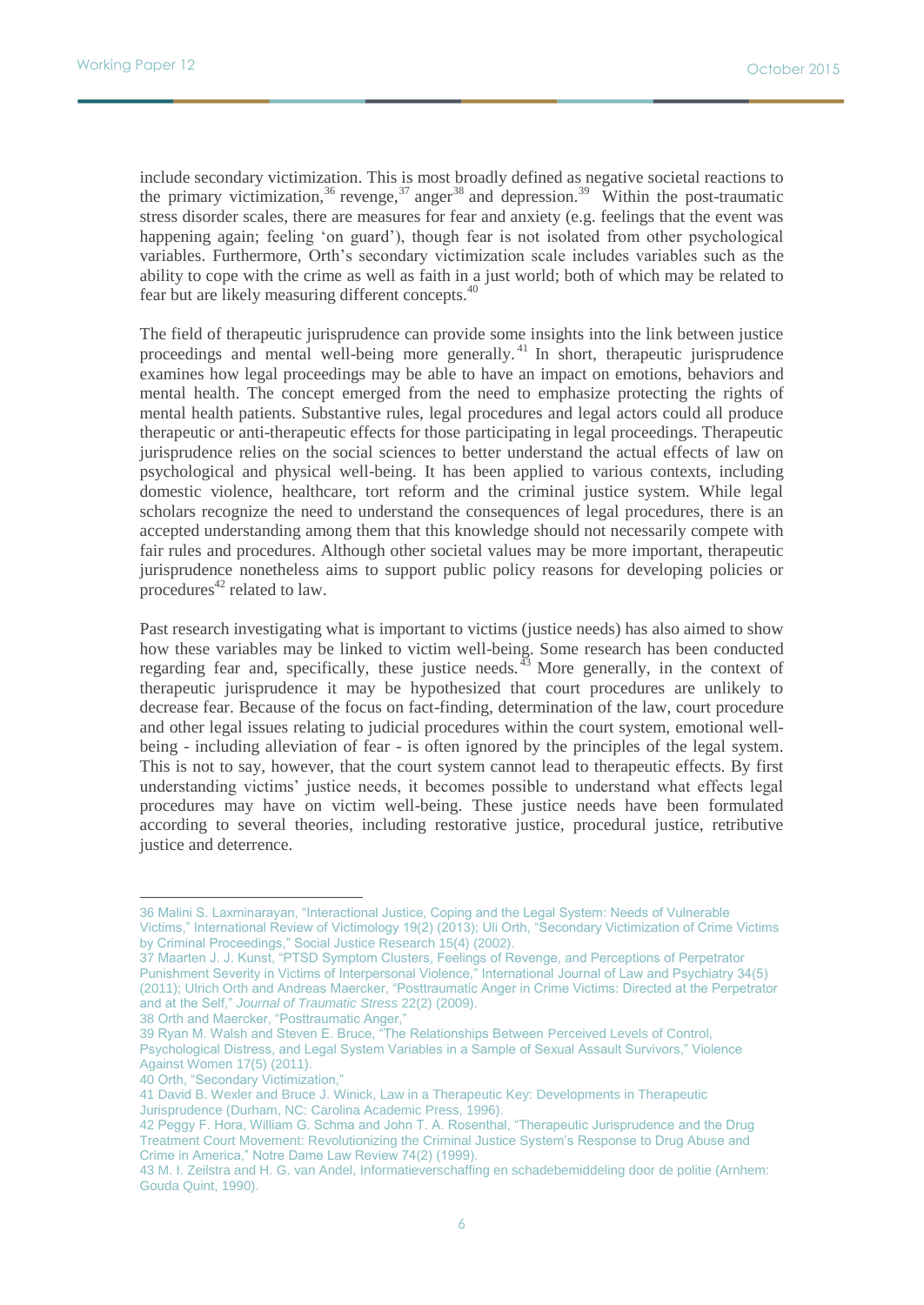First, with regard to therapeutic jurisprudence and restorative justice,<sup>44</sup> both fields claim that the effective management of emotions is an important focus in conflict resolution processes.<sup>45</sup> The goal of therapeutic jurisprudence – to examine the impact of law on one's well-being – is closely linked to the recognition among restorative justice scholars that crime causes material and emotional damage, which can be healed though victim-offender encounters. Through such a medium, which encompasses victim-offender dialogue, "the emotions of each may be expressed and soothed by discussing the events, their effects and what the offender might do to make amends".<sup>46</sup> Both restorative justice and therapeutic jurisprudence approaches value active participation that can lead to greater empowerment and, potentially, greater feelings of control – hence also a reduction in fear.

Restorative justice theory may address the way in which specific procedures such as victimoffender mediation play a role in reducing fear. According to restorative justice theory, this is largely due to the platform that is created to allow victims to meet offenders, understand the reasons behind the crime and, in some cases, receive an apology. Other outcomes of restorative justice procedures included reduced anger and sympathy for the offender. Victims who participated in restorative justice conferences also reported reduced fear as a result of the conference.<sup> $37$ </sup> This may also be linked to the question of 'why me?' which often arises among victims following a crime and could be one reason for greater fear of future victimization.

Second, procedural justice in its simplest terms refers to the extent to which the procedure was perceived to be conducted in a fair manner. While many conceptualizations of procedural justice exist, a prevailing theme related to the justice needs of victims is that of having a voice. Voice refers to the extent to which the victim can express themselves to the decisionmaker, whether for instrumental or non-instrumental means. Instrumental means would entail some type of decision-making power, while non-instrumental means are largely related to the victim's ability to express emotions or feelings that resulted from the crime. Voice may provide victims with the power needed to foster recovery, which can in turn lead to a minimization of fear following victimization.<sup>48</sup> Perceived fairness of, or proper treatment by, the criminal justice system and legal authorities has also been linked to psychological wellbeing variables such as post-traumatic stress, alienation and the ability to cope with the crime.<sup>49</sup> Bennett Cattaneo and Goodman<sup>50</sup> found that, though court-related empowerment (a composite measure including procedural justice) was not associated with victim fear, it was significantly associated to other psychological variables such as quality of life and depression.

Third, retributive justice and deterrence theories focus on the outcome of legal procedures. Retributive justice refers to the notion that perpetrators should be punished proportionally to the harm that was caused. In these instances, the outcome is an end in itself and deservingness is the primary goal. As noted earlier, revenge and post-traumatic stress have been studied with

 $\overline{a}$ 

50 Bennett Cattaneo and Goodman, "Through the Lens."

<sup>44</sup> John Braithwaite, "Restorative Justice and Therapeutic Jurisprudence," Criminal Law Bulletin 38(2) (2002); Robert F. Schopp, "Integrating Restorative Justice and Therapeutic Jurisprudence," Revista Jurídica de la Universidad de Puerto Rico 67(3) (1998).

<sup>45</sup> Michael S. King, "Restorative Justice, Therapeutic Jurisprudence and the Rise of Emotionally Intelligent Justice," Melbourne University Law Review 32(3) (2008).

<sup>46</sup> King, "Restorative Justice,"

<sup>47</sup> Strang et al., "Victim Evaluations,"

<sup>48</sup> Judith L. Herman, Trauma and Recovery (New York: Basic Books, 1992).

<sup>49</sup> Patricia A. Frazier and Beth Haney, "Sexual Assault Cases in the Legal System: Police, Prosecutor, and Victim Perspectives," Law and Human Behavior 20(6) (1996); Laxminarayan, "Interactional Justice"; Lucy Maddox, Deborah Lee and Chris Barker, "Police Empathy and Victim PTSD as Potential Factors in Rape Case Attrition," Journal of Police and Criminal Psychology 26(2) (2011); Fran H. Norris and Martie P. Thompson, "The Victim in the System: The Influence of Police Responsiveness on Victim Alienation," Journal of Traumatic Stress 6(4) (1993); Wemmers, "Victims' Experiences,"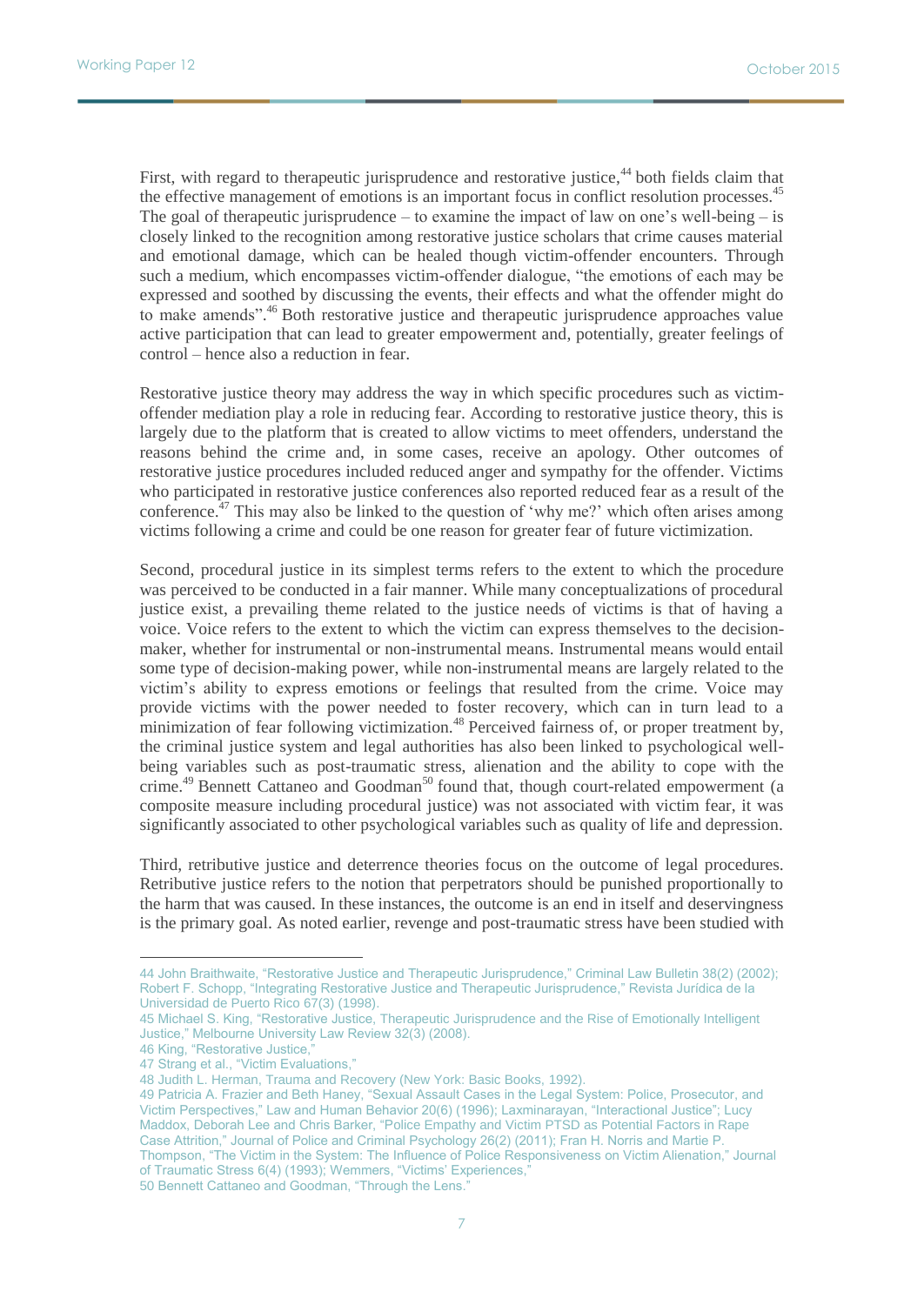regard to retributive justice needs. One means of measuring retribution has been through the severity of the punishment.<sup>51</sup> Research has found that punishment is negatively associated with feelings of revenge. This would suggest that a higher penalty is likely to lead to lower feelings of revenge. Similarly, where victims believed the jail sentence to be unacceptable, they reported that the justice system was harmful to them<sup>52</sup> and perceptions of sentence leniency have been found to be positively associated with distress.<sup>53</sup> On the other hand, Orth<sup>54</sup> found that punishment severity is not linked to positive psychological changes. More specific research on retributive justice needs and fear is, however, lacking. Deterrence theories focus on the extent to which punishment will prevent future wrongdoing.<sup>55</sup> Theoretically, there is likely to be more support for deterrence leading to a reduction of fear, particularly in cases of ongoing violence. Research has found that the concept of deterrence, may also be linked to reducing fear, particularly in cases of ongoing violence such as domestic violence.<sup>56</sup>

# A Case Study: Bhutanese Refugees

These justice needs and their link to fear reduction will be the focus of the current paper, examining Bhutanese refugees in Nepal. In the early 1990s, thousands of Bhutanese refugees fled to India and Nepal in search of a safe haven from persecution, violence and discrimination in their home country, Bhutan. The *Lhotshampas,* or people of the south, were predominantly Nepali-speaking and inhabited the South of Bhutan. From the 1970s onwards, increasingly repressive laws and policies were enacted in quick succession by the Royal Government of Bhutan. These laws marginalized the *Lhotshampas* and eventually culminated in the revocation of citizenship for large numbers of people. When the *Lhotshamas* protested against this unequal treatment, the Bhutanese government responded with a violent crackdown. The mass flight that ensued was marked by violence and atrocities. Accounts of torture at the hands of the Royal Bhutan Army and police were widespread. The Bhutanese army was accused of suppressing the democratic movement using mass arrests, flogging, torture, rape, arson, looting and plunder. Upon reaching the Bhutanese border, individuals were forced to sign Voluntary Migration Forms signaling their 'voluntary' departure from Bhutan – thereby renouncing their right to Bhutanese citizenship.

The Government of Nepal agreed to host the refugees, with the assistance of the UNHCR. Nepal allowed the refugees to enter, but did not consider local integration a feasible solution and relegated the Bhutanese to camps. Seven camps were established in the Northeast of the country, not far from the border with India. Little did they know when they arrived that they would spend the better part of the next two decades in these camps.

While the Bhutanese refugee camps themselves were not particularly renowned for violence, they were affected by external developments, including political struggles in Nepal. The Nepalese Civil War - an armed conflict between the Nepalese government and Maoist rebels that was launched by the Communist Party of Nepal in 1996 - lasted until 2006 and was

<sup>51</sup> Kunst, "PTSD Symptom Clusters".

<sup>52</sup> Cheryl Regehr et al., "Victims of Sexual Violence in the Canadian Criminal Courts," Victims & Offenders 3(1) (2008).

<sup>53</sup> Pamela Tontodonato and Edna Erez, "Crime, Punishment, and Victim Distress," International Review of Victimology 3 (1994).

<sup>54</sup> Orth, "Secondary Victimization".

<sup>55</sup> Carlsmith, Darley and Robinson, "Why Do We Punish?,"

<sup>56</sup> David Weisburd and John E. Eck, "What Can Police Do to Reduce Crime, Disorder and Fear?" The ANNALS of the American Academy of Political and Social Science 593(1) (2004).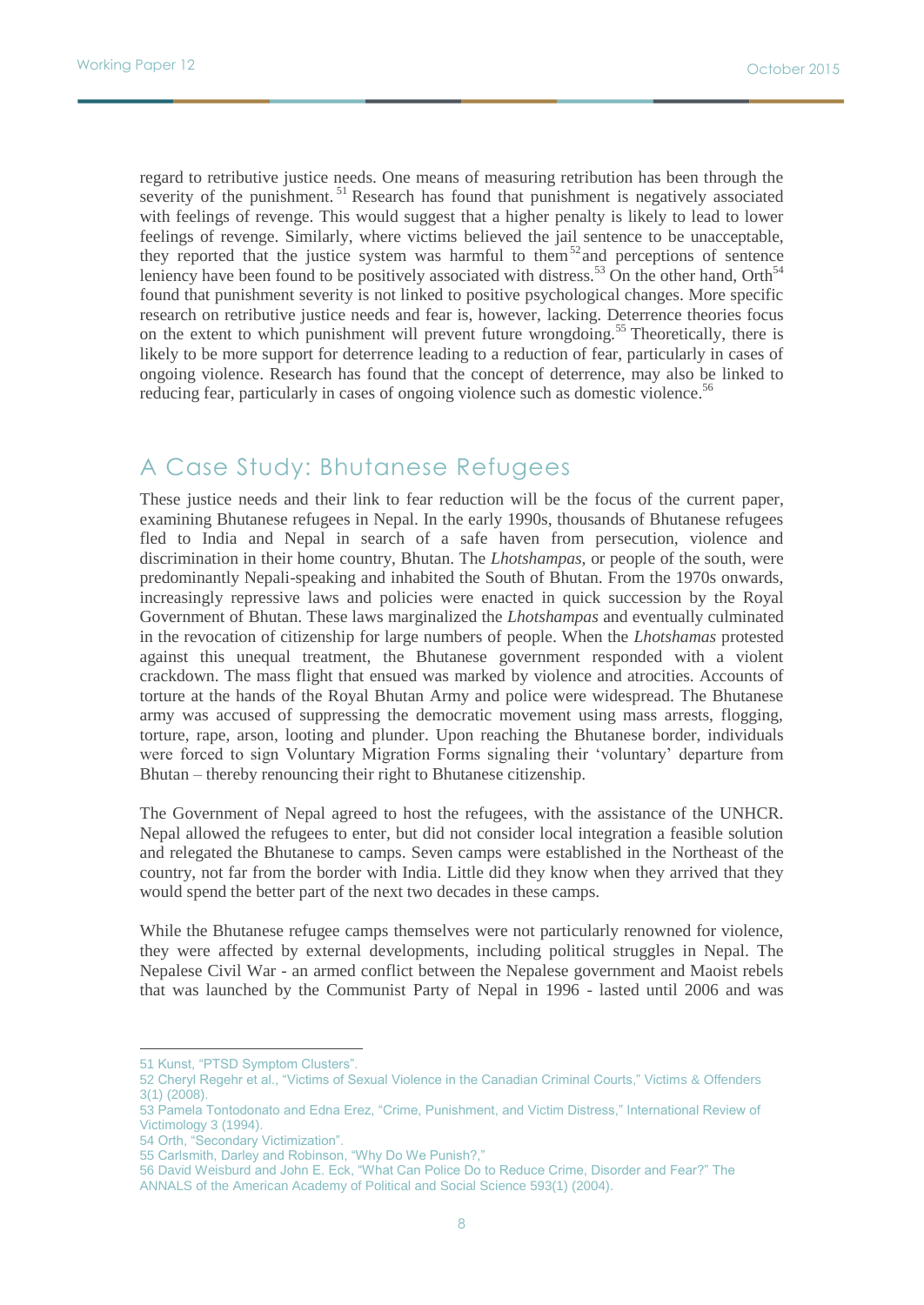mirrored by the establishment of radicalized political movements in the camps.<sup>57</sup> Some of these groups were later blamed for politically motivated murders in the camps and for bombings in Bhutan. Tensions also followed UNHCR's announcement of the start of a third country resettlement program for Bhutanese refugees – a development that was viewed by some groups as an active effort to undermine repatriation to Bhutan. Violent clashes ensued between parties for and against resettlement. Some people were murdered; houses of early candidates for resettlement were burned down.

The security situation had largely normalized at the time of data collection. By 2009, resettlement had become an accepted solution that no longer led to the intimidation of interested parties by violence. Similar to the surrounding area, the most prevalent forms of crime experienced by refugees in the camps included theft, verbal and physical violence, vandalism and polygamy. Also reported (in far lower rates) were cases of caste discrimination, sexual assault and rape.<sup>5</sup>

Despite this normalization, memories of victimization and violence had a visible impact on the behavior of the refugees. People were still afraid to speak openly of sensitive issues in case they became targets for attack. Political matters were discussed behind closed doors. Life in the camps could change quickly and factors beyond people's control affected their experience of security. Change itself could be a reason for fear. For instance, when the Bhutanese refugees first settled into the refugee camps in Nepal in the early 1990s, they complained about the congestion. Many had lived in sparsely populated areas of Bhutan and both the crowded camps and lack of privacy made them feel unsafe. Years later, large numbers of people were resettled away from the camps, which slowly became more spacious. People complained again. They had grown accustomed to the proximity of their neighbors and felt bare and unprotected in their emptier surroundings.<sup>59</sup>

Refugees' experiences in Bhutan, as well as encounters with the Bhutanese and Nepali police, also affected their decisions and responses to crime. Within the camps, they established a parallel mediation-based legal system, which they used to respond to crimes and incidents that occurred in the camps.<sup>60</sup> Refugees also had access to the Nepalese legal system and victims of crime could report their cases to the police. They were then provided with pro bono assistance from the Nepal Bar Association, which had a lawyer stationed in each of the camps. In practice, however, these routes were relatively under-used. Although Nepalese legal institutions did play a role in more serious cases, refugees, almost unequivocally, preferred turning to members of their own community for help rather than seeking out Nepalese authorities. Refugees feared the police and judiciary would show them the same discrimination and unfair treatment they had experienced in Bhutan.

57 D.N.S Dhakal and Christopher Strawn, Bhutan: A movement in exile. (Jaipur: Nirala Publications, 1994); Michael Hutt, "The Bhutanese refugees: Between verification, repatriation and royal realpolitik," Peace and Democracy in South Asia 1(1) (2005)

58 Griek, Human Rights in Translation.

<sup>59</sup> Griek, Human Rights in Translation, 83.

<sup>60</sup> Griek, Human Rights in Translation.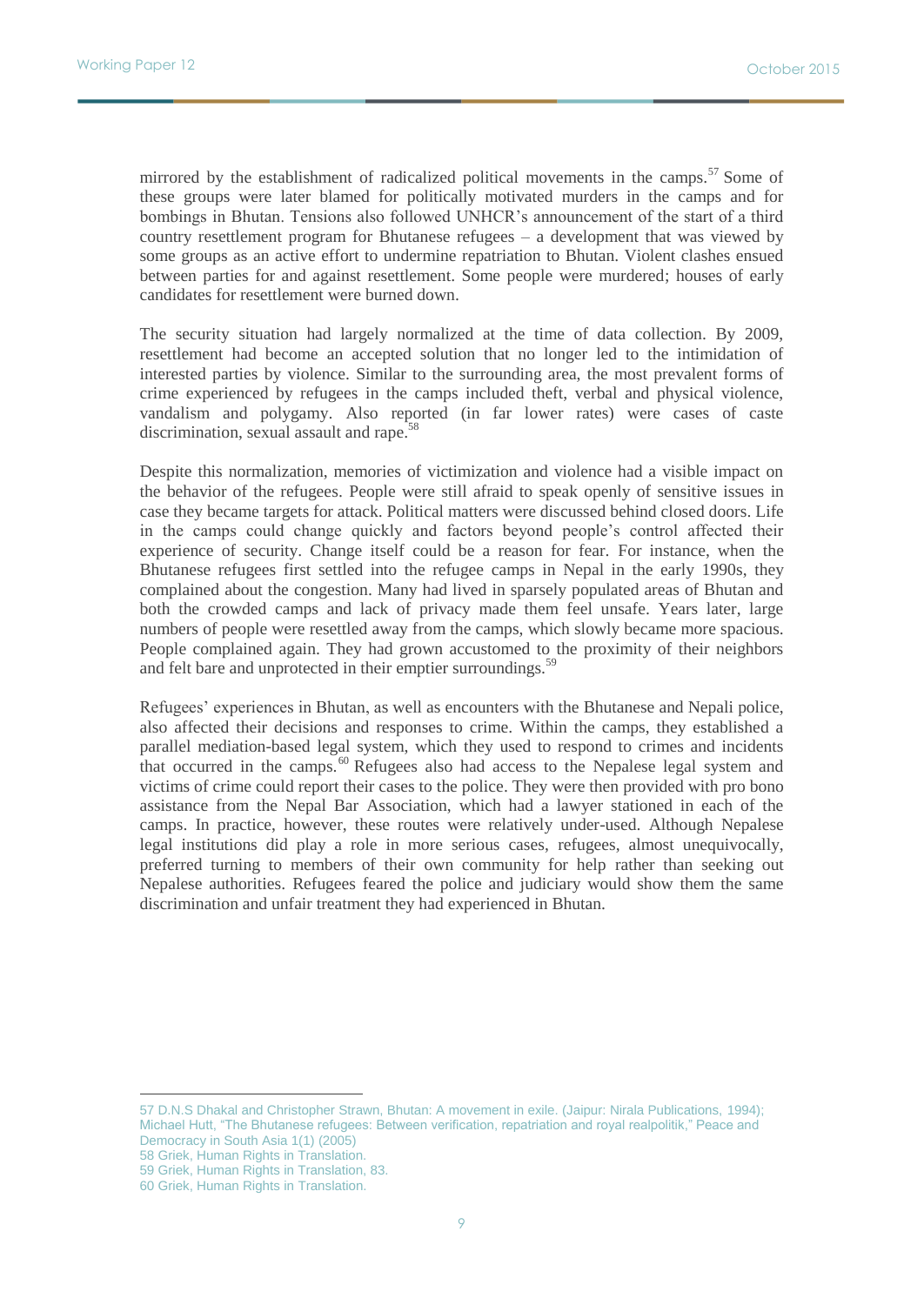## Method

## Data Collection

This research draws on data obtained from a large-scale survey conducted in Beldangi-2 and Beldangi 2-Extension - two Bhutanese refugee camps in southeast Nepal - in early 2011. The data collected using the survey emerged from a broader investigation into conflict resolution in the Bhutanese refugee camps; as part of this, Griek conducted fourteen months of ethnographic field research in the Bhutanese refugee camps between 2009 and 2011.<sup>61</sup> Data from this ethnographic field research included interviews with different camp authorities, observations of mediation sessions and in-depth qualitative interviews with victims. In addition to ethnographic research, Griek conducted a large scale survey on access to justice among victims of crime in the Bhutanese camps.

This survey is based on a larger project measuring the justice needs of people.<sup>62</sup> The questionnaire was adapted to measure comparative victim experiences of access to justice, in order to allow for the comparison of justice evaluations across legal and national jurisdictions. A translation-back-translation<sup>63</sup> was used to develop a Nepali version of the questionnaire. After the translation returned results in English, the researchers examined the questionnaire to account for construct and item bias that may have resulted from cultural differences.

The questionnaire was pre-tested to determine any difficulties and confusion for respondents. The final survey research was conducted with the help of eight research assistants - who visited each household within the Beldangi-2 refugee camp to find out if people wanted to participate - as well as roughly a quarter of the households in the Beldangi 2-Extension camp. $\frac{64}{1}$  The assistants were Bhutanese refugees themselves and hailed from a variety of religious, caste and ethnic backgrounds. This was important, as people tend to place greater trust in interviewers from comparable backgrounds. Interviews were conducted voluntarily for households that reported having experienced a crime in the past five years. During these interviews, victims of serious crime were asked about their experiences with the legal authorities and camp officials, in addition to their overall perceptions of the procedure and the outcome. The total sample included in the current analysis consists of 245 Bhutanese refugees<sup>65</sup> who suffered serious victimizations residing in Nepal.

## Approach

 $\overline{a}$ 

The following analyses will explore how legal processes may impact fear among crime victims and, if so, which factors are responsible for this decrease. To answer this question, a multiple regression analysis was conducted, including the independent variables reported below as factors with possible predictive value.

<sup>61</sup> Griek, Human Rights in Translation.

<sup>62</sup> Martin Gramatikov et al., A Handbook for Measuring the Costs and Quality of Access to Justice (Apeldoorn: Maklu, 2010).

<sup>63</sup> The English version was translated to Nepali, which was later translated back to English to check for any significant differences in meaning of the words.

<sup>64</sup> Griek, Human Rights in Translation. Prior to the start of the resettlement program for Bhutanese refugees, Beldangi-2 hosted 22,610 people and Beldangi 2-Extension hosted 11,664. Total population for all the camps was 107,475. By August 2011, roughly 50,527 people had departed.

<sup>65</sup> There were 700 respondents in the entire sample of the study, but after accounting for missing values, and those who had contact with at least one legal authority, the final amount included in the smaller group included 245 respondents.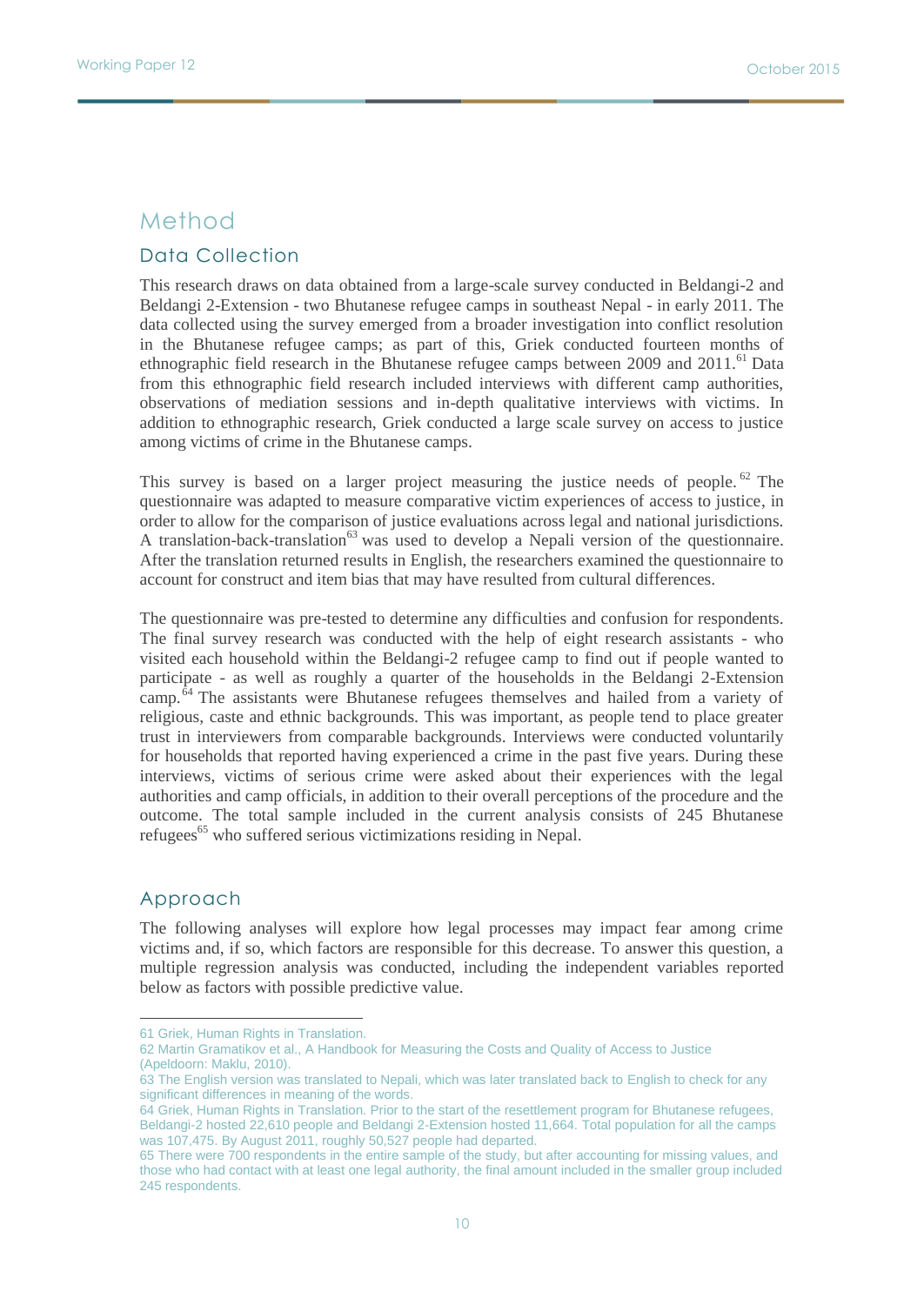### Variables

#### Control Variables

The control variables consisted of: age (in years), gender, whether or not the offense was a domestic issue, <sup>66</sup> perceived consistency of the legal system and education. Perceived consistency was measured by asking whether, on a scale from 1-5 (1 = strongly disagree,  $5 =$ strongly agree), "The Nepali legal system treats people from this camp in the same way that it treats Nepali people." Education took one of six levels:  $1 =$  illiterate/less than class 6;  $2 =$ class 6;  $\hat{3}$  = completed SLC; 4 = completed plus-2; 5 = Bachelor; 6 = Master.<sup>67</sup> Dummy variables were created for education to include them in the multiple regression analysis.

#### Independent Variables

The independent variables included in the analysis are ratings given by victims about the legal procedure they underwent and the outcomes they received. Types of outcome measured (yes/no) included: the crime was reported but nothing was done; the case was dismissed; the offender faced prison time; the offender was given corporal punishment; the offender apologized to the victim or the victim was granted a divorce by the decision-maker. Prison time and corporal punishment were indicative of retributive justice. With respect to the legal procedure, victims were asked: to what extent they were able to express themselves to the decision-maker, related to procedural justice, in addition to questions related to restorative justice, namely: to what extent the process considered their privacy; to what extent they were able to ask the offender why he/she did what he/she did and whether the process positively impacted their relationship with the offender. This latter variable tries to gauge whether involvement in the process was in fact beneficial to the relationship between the parties. Each of these was measured on a 5 point Likert scale  $(1 = not at all/very small extent, 5 = very$ large extent).

#### Dependent Variable

 $\overline{a}$ 

The dependent variable was measured by asking to what extent the process helped to lessen any fear the respondent may have had, on a scale from 1-5 (1 = strongly disagree,  $5 =$ strongly agree).

## Results: Legal processes, outcomes and predictors of fear

The sample included 245 respondents with a mean age of  $34.37$  years (SD = 12.80). Approximately 75% of the sample was female. The majority of respondents reported they were either illiterate or had not completed class 6 (60.4%), followed by 23.7% with a class 6 level education, 9.0% who had completed class 10 (SLC), 5.7% who had completed the  $12<sup>th</sup>$ grade (plus-2) and less than 1% with a Bachelor or Master's degree. Approximately half of all cases (46.5%) involved domestic violence offenses.

As described above, Bhutanese refugees who resorted to a formal or informal legal process could encounter a range of possible legal outcomes. To give a general impression of the types

<sup>66</sup> These cases included crimes perpetrated by relatives, including (ex-)husbands, (ex-) wives, brothers, sisters, mothers, fathers, daughters, sons, uncles, aunts, and all in-laws.

<sup>67</sup> Class 6 corresponds to the 6th grade in the U.S system. In Nepal, students complete the School Leaving Certificate (SLC) in Grade 10. Those interested in further studies can then attend an additional two years of high school, known as Plus-1 and Plus-2 (11th and 12th grade).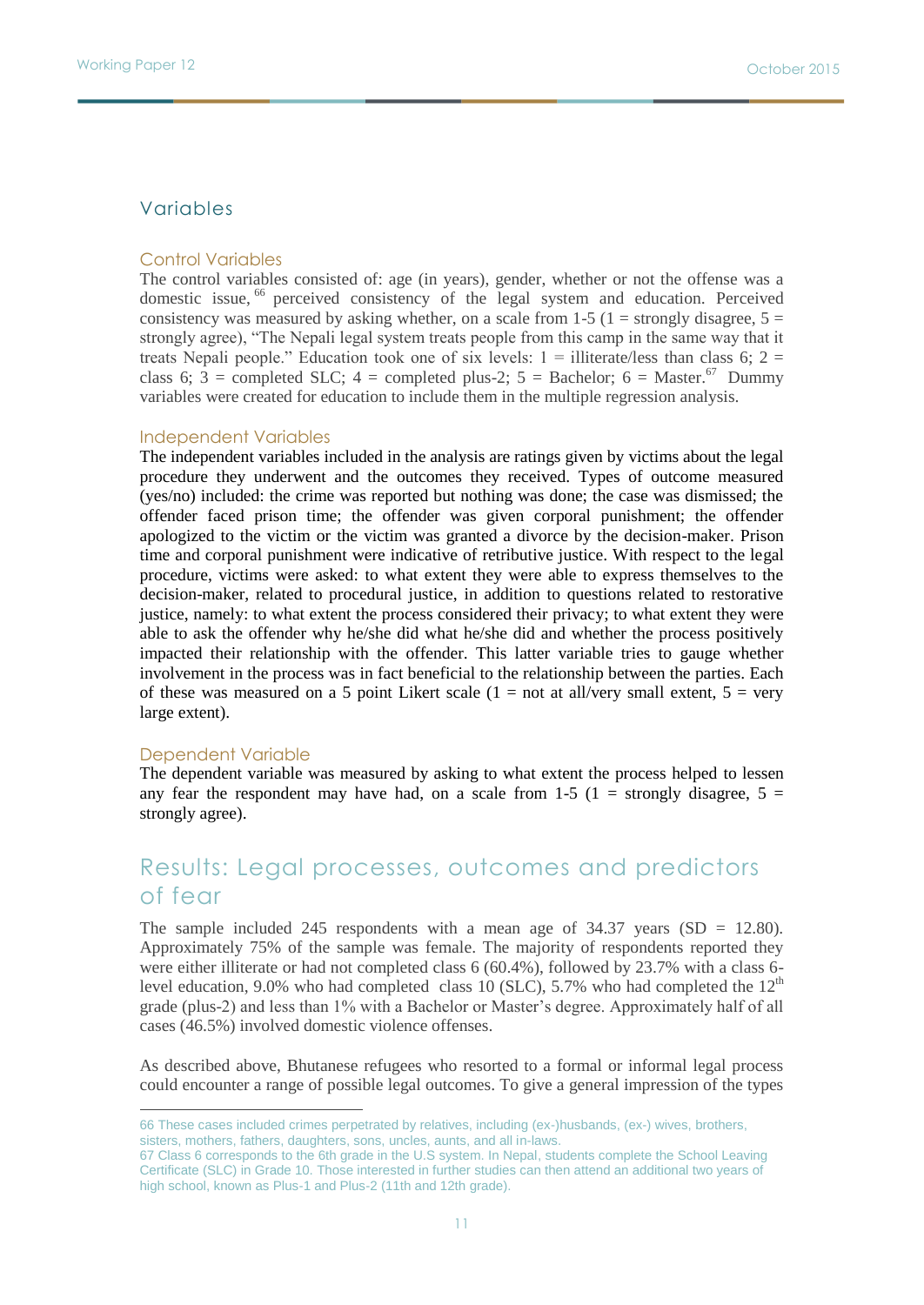of outcomes people encountered, Table 1 presents the frequencies of these outcomes among cases that were included in the model:

| <b>Case outcome</b>                           | % of cases  |  |
|-----------------------------------------------|-------------|--|
| Victim reported the case but nothing was done | <b>20.0</b> |  |
| The case was dismissed                        | 1.2         |  |
| Offender was sent to prison                   | 4.1         |  |
| Offender was given corporal punishment        | 10.2        |  |
| Victim received an apology                    | 54.3        |  |
| Divorce                                       | 4.5         |  |

|  |  | Table 1. Frequencies of the case outcomes included in the regression analysis |
|--|--|-------------------------------------------------------------------------------|

According to the analysis, the mean value for the extent to which the legal process decreased fear was 2.72 points on a five-point scale as outlined above  $(SD = 1.31)$ , indicating a small to moderate extent. Respondents reported that the process considered their privacy from a small to a moderate extent  $(M = 2.69, SD = 1.10)$ . A similar finding held true for the extent to which the respondents could ask the offender why he or she committed the crime ( $M = 2.59$ ,  $SD = 1.45$ ). The extent to which respondents felt they could express themselves to the decision-maker was more positive, namely between a moderate to large extent  $(M = 3.51, SD)$  $= 1.20$ ).

Correlations between all of the variables are shown in Table 2. Unsurprisingly, the victim reported the incident but nothing being done was highly negatively correlated with (1) being able to ask the offender  $(r(245) = -0.44, p < 0.001)$ , (2) voice towards the decision maker  $(r(245)$  $= -.46, p < .001$ , (3) healing the relationship with the offender (r(245) = -.40,  $p < .001$ ) and (4) receiving an apology ( $r(245) = -.52$ ,  $p < .001$ ). The inverse relationships illustrated how perceptions were not favorable when nothing was done for the victim. Furthermore, there were high correlations among the procedural variables. The correlation analysis was also carried out to check for multicollinearity between the continuous predictor variables, in addition to using the VIF and Tolerance values which met the standards of  $< 10$  and  $> 0.10$ ,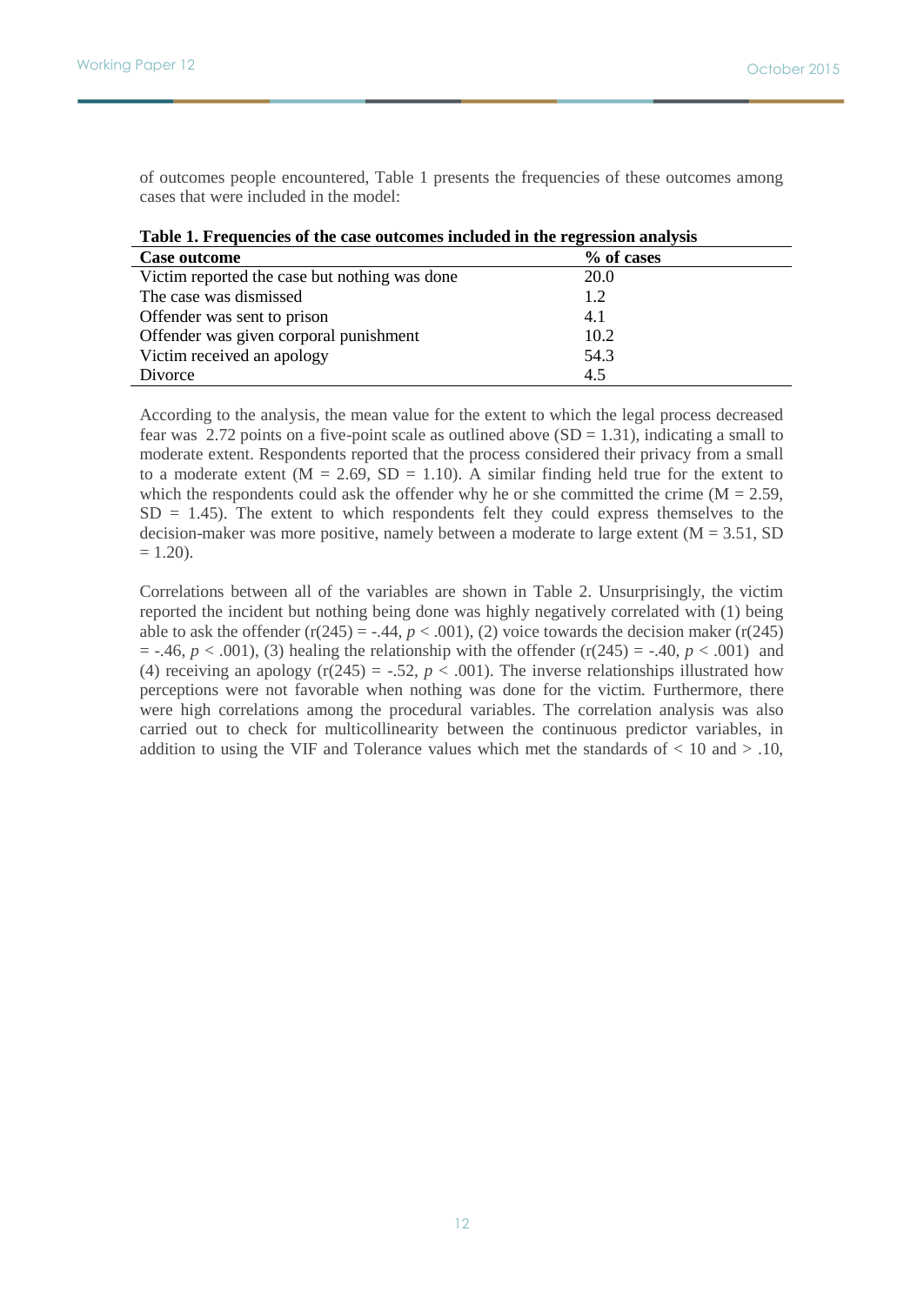#### October 2015

| Variable                   | 1.                       | 2.                       | 3.                       | 4.                       | 5.                       | 6.     | 7.                       | 8.                       | 9.                       | 10.                                  | 11.                      | 12.      | 13.               | 14.      | 15.      | 16.                      |
|----------------------------|--------------------------|--------------------------|--------------------------|--------------------------|--------------------------|--------|--------------------------|--------------------------|--------------------------|--------------------------------------|--------------------------|----------|-------------------|----------|----------|--------------------------|
| 1. Lessen fear             | $\overline{\phantom{a}}$ | .07                      | $-.05$                   | $-.12$                   | $-.02$                   | $.17*$ | $.52***$                 | $-.09$                   | .09                      | .09                                  | $.18**$                  | $.32***$ | $.44***$          | .24      | $.55***$ | .48***                   |
| 2. Gender                  |                          | $\overline{\phantom{a}}$ | $-.08$                   | $.37***$                 | $.25***$                 | .06    | $-16**$                  | $-.19**$                 | $-.08$                   | .01                                  | $.13*$                   | .04      | .08               | .02      | .09      | .05                      |
| 3. Age                     |                          |                          | $\overline{\phantom{a}}$ | $.33***$                 | $-.09$                   | .07    | $-.03$                   | $-.13*$                  | $-.08$                   | $-.06$                               | $-.07$                   | .00      | $-.00$            | $-.06$   | .04      | .05                      |
| 4. Education               |                          |                          |                          | $\overline{\phantom{a}}$ | $-.21**$                 | $-.12$ | .11                      | .04                      | .01                      | $-.02$                               | $-.06$                   | .01      | $-.09$            | $-18**$  | $-.06$   | $-.12$                   |
| 5. DV                      |                          |                          |                          |                          | $\overline{\phantom{a}}$ | .09    | $-.10$                   | $-.03$                   | $-.11*$                  | .06                                  | $.15***$                 | .00      | .07               | .04      | .04      | $.11*$                   |
| 6.<br>Consistency          |                          |                          |                          |                          |                          |        | $-.06$                   | $-.03$                   | .08                      | $.11*$                               | $.13*$                   | $-.04$   | .06               | $.15***$ | $.20**$  | $.11*$                   |
| 7. Nothing<br>done         |                          |                          |                          |                          |                          |        | $\overline{\phantom{a}}$ | $.22***$                 | $-.10$                   | $\overline{\phantom{a}}$<br>$.14***$ | $.11**$                  | $.52***$ | $.44***$          | $-13$    | $-46***$ | $-.40***$                |
| 8. Case<br>dismissed       |                          |                          |                          |                          |                          |        |                          | $\overline{\phantom{a}}$ | $-.02$                   | $-.04$                               | $-.02$                   | $-12*$   | $-.06$            | .07      | .02      | $-.11*$                  |
| 9. Prison                  |                          |                          |                          |                          |                          |        |                          |                          | $\overline{\phantom{a}}$ | $.20**$                              | $-.05$                   | $-.06$   | .09               | .06      | .10      | .00                      |
| 10. Corporal               |                          |                          |                          |                          |                          |        |                          |                          |                          |                                      | $-.01$                   | $.12*$   | $.13*$            | .08      | $.17**$  | .09                      |
| 11. Divorce                |                          |                          |                          |                          |                          |        |                          |                          |                          |                                      | $\overline{\phantom{a}}$ | $.24***$ | $-.12*$           | $.15**$  | .06      | $-.10$                   |
| 12. Apology                |                          |                          |                          |                          |                          |        |                          |                          |                          |                                      |                          |          | $.45***$          | .07      | $.28***$ | $.34***$                 |
| 13. Ask<br>offender        |                          |                          |                          |                          |                          |        |                          |                          |                          |                                      |                          |          | $\qquad \qquad -$ | $.29***$ | $*35***$ | $.45***$                 |
| 14. Privacy                |                          |                          |                          |                          |                          |        |                          |                          |                          |                                      |                          |          |                   |          | $.20**$  | $.23***$                 |
| 15. Voice                  |                          |                          |                          |                          |                          |        |                          |                          |                          |                                      |                          |          |                   |          |          | $.32***$                 |
| 16. Impact<br>relationship |                          |                          |                          |                          |                          |        |                          |                          |                          |                                      |                          |          |                   |          |          | $\overline{\phantom{a}}$ |

**Table 2. Correlations among independent and control variables and the process decreasing fear**

\**p* < .05; \*\**p* < .01; \*\*\**p* < .001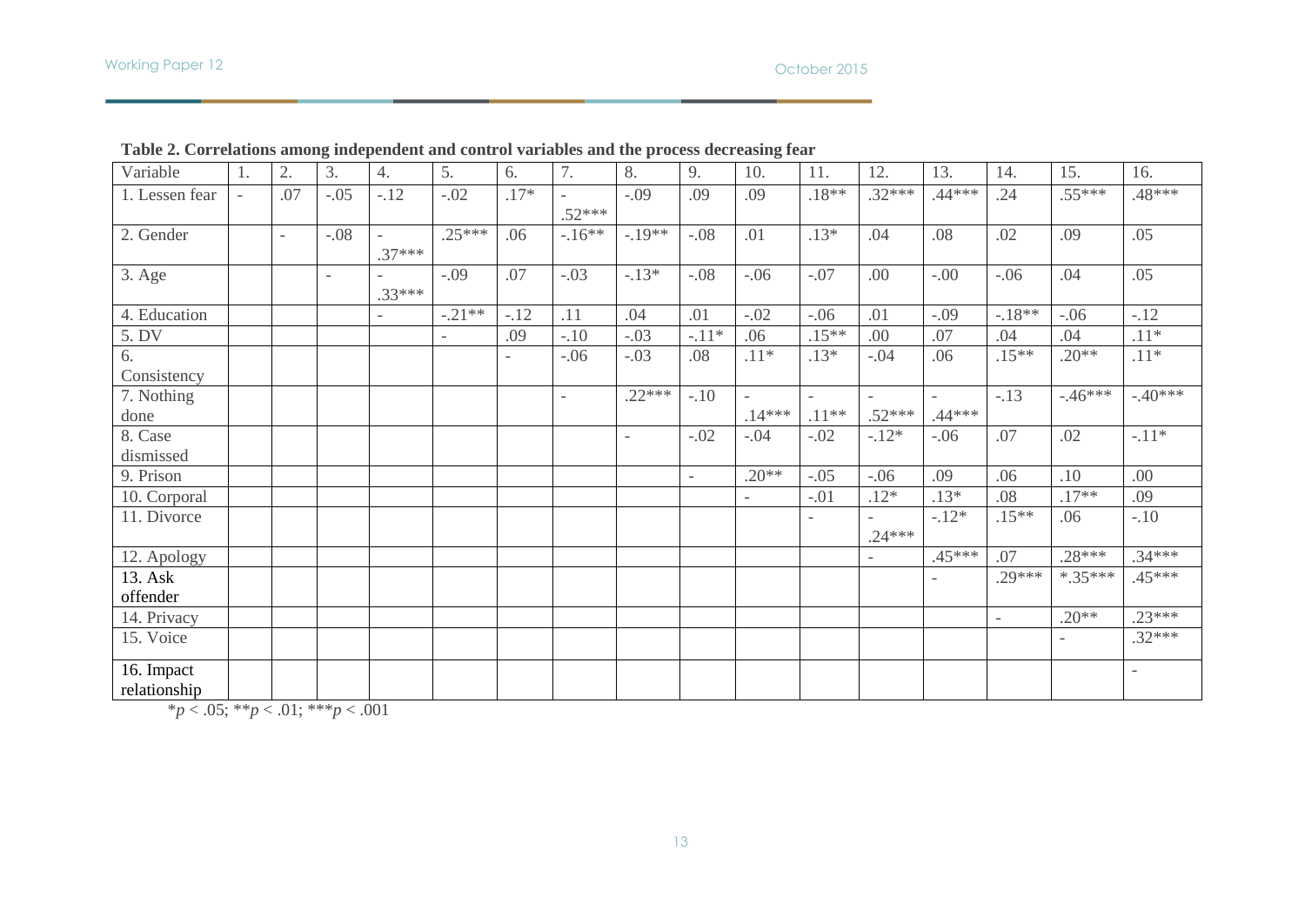respectively. In the bivariate correlation analysis, the following variables were significantly correlated with the impact of the process on fear: process consistency, nothing being done when the victim reported, divorce, apology, having the opportunity to ask the offender why he or she offended, having a voice towards the decision maker and the process having a positive impact on the relationship between the victim and offender.

To assess the impact of the independent variables on the extent to which the procedure reduced fear, all control and predictor variables<sup>68</sup> were simultaneously entered into a multiple regression analysis. The results are displayed in Table 3 below.

| Variable            | <b>Unstandardized</b> | <b>Standardized error</b> | <b>Standardized Beta</b> |
|---------------------|-----------------------|---------------------------|--------------------------|
|                     | <b>Coefficient B</b>  |                           | Coefficient $\beta$      |
| Gender              | $-16$                 | .16                       | $-.05$                   |
| Age                 | $-.01$                | .01                       | $-.11^{\frac{\circ}{}}$  |
| Domestic violence   | $-.36$                | .13                       | $-.14**$                 |
| Consistency         | .05                   | .06                       | .05                      |
| Education           |                       |                           |                          |
| Less than Class 6   | Ref.                  | Ref.                      | Ref.                     |
| Class 6             | .01                   | .07                       | .00                      |
| Completed SLC       | $-.38$                | .24                       | $-.08$                   |
| Completed plus-2    | $-.36$                | .29                       | $-.07$                   |
| <b>Bachelor</b>     | .15                   | .69                       | .01                      |
| Master              | $-1.84$               | .96                       | $-.09$                   |
| Nothing done        | $-.58$                | .21                       | $-.18**$                 |
| Dismissed           | $-.52$                | .59                       | $-.04$                   |
| Prison              | .13                   | .32                       | .02                      |
| Apology             | .11                   | .16                       | .04                      |
| Corporal punishment | $-.21$                | .21                       | $-.05$                   |
| Divorce             | 1.24                  | .33                       | $.20***$                 |
| Ask offender        | .13                   | .05                       | $.15*$                   |
| Privacy             | .01                   | .06                       | .01                      |
| Relationship        | .25                   | .06                       | $.25***$                 |
| Voice               | .34                   | .06                       | $.32***$                 |

| Table 3. Regression analysis to predict the procedure's impact on fear |  |  |
|------------------------------------------------------------------------|--|--|
|                                                                        |  |  |

 $\frac{p}{p} = .05; *p < .05; **p < .01; ***p < .001$ 

 $\overline{a}$ 

Several of the variables were significantly associated with the impact of the process on lessening fear, as can be seen by the standardized beta coefficients. These coefficients represent the change in the dependent variable (decrease in fear) brought about by each independent variable. They also make it possible to make comparisons among the different independent variables entered into the model. As we can see in Table 2, the following factors were significant predictors of the impact of the process on fear: (1) whether the crime included domestic violence ( $\beta = -14$ ); (2) if the victim reported but no action was taken ( $\beta = -14$ ). .18); (3) if the procedure resulted in a divorce (β = .20); (4) if the victim had the opportunity to ask the offender why he or she committed the crime  $(\beta = 15)$ ; (5) whether the relationship was positively affected  $(\beta = .25)$  and, to the greatest extent (6) whether the victim was able to

<sup>68</sup> These variables include: gender, age, education, domestic violence crime, perception of consistency of the legal system, several outcome variables (victim reporting but no action taken, case dismissed, imprisonment, corporal punishment, apology, divorce), and perceptions regarding the procedure (victim could ask the offender why the crime occurred, privacy of the process, impact on their relationship with the offender, and having a voice towards the decision-maker).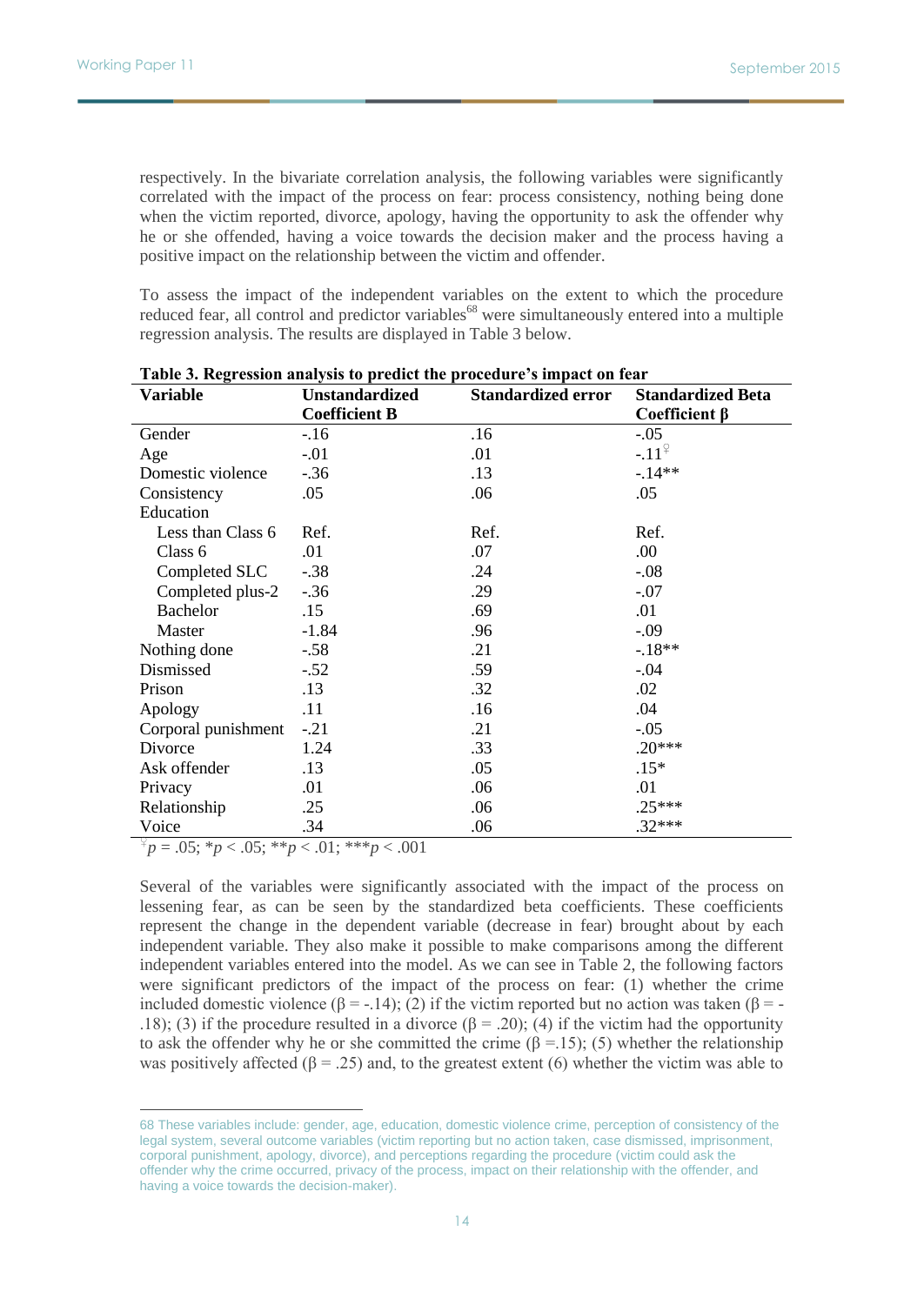$\overline{a}$ 

express himself or herself to the decision-maker  $(β = .32)$ . Finally, for age  $p = .05$ , there was marginal significance indicating that as age increased, fear decreased ( $\beta$  = -.11).

## Discussion and conclusion

Overall, despite the significant relationships denoted above, the legal procedure was not very successful in reducing fear among Bhutanese refugees, contributing only a small to moderate extent ( $M = 2.72$ ,  $SD = 1.31$ ). Only the extent to which respondents felt they could express themselves to the decision maker played a larger and more positive role, contributing between a moderate and large extent  $(M = 3.51, SD = 1.20)$ . Several of the predictor variables were significantly associated with the process's ability to decrease fear for the victim: the type of crime (domestic violence versus non-domestic violence); response/outcome of the case (nothing being done, the outcome ending in divorce); a positive impact on the victim's relationship with the offender and the victim's experience of having a voice towards the decision maker and the opportunity to ask the offender questions.

In a previous study on the importance to Bhutanese refugees of procedural and restorative justice elements, Laxminarayan & Pemberton<sup>69</sup> similarly found that having a voice towards the decision maker was an important predictor of victim satisfaction. Interestingly, while having a voice towards the offender was not predictive of victims' satisfaction with the legal process itself in that study, the current analysis shows, nonetheless, that the ability to ask the offender questions is associated with a future reduction of fear among victims. This finding shows how examining different outcome variables related to victimization can provide interesting results. The importance of having a voice and repairing the relationship illustrates furthermore the need for restorative justice measures in dealing with the conflict.

The findings outlined above emphasize the importance of restorative justice and procedural justice for victims. Restorative justice deals with the harm that was caused to the victim and, within the process definition, aims to provide a platform for both victim and offender to communicate. Significant predictors of reducing fear were the extent to which the procedure allowed the victim to ask the offender why he/she engaged in criminal behavior and the extent to which the process helped the victim-offender relationship. These findings are in line with restorative justice research, which shows that fear and anxiety are reduced through restorative measures. Furthermore, given the opportunity to engage in some type of communication or dialogue with the offender, the victim is likely to see that his or her perpetrator is not as scary as once thought.<sup>70</sup> In addition to this, speaking to the offender may empower the victim and put him or her on an equal level with the perpetrator<sup>71</sup>.

Procedural justice is focused on the fairness of procedures from the perspectives of the parties. While perceived fairness may be the result of a number of factors (accurate investigations and proceedings based on evidence, suppression of biases by the decision makers and receiving sufficient information about one's case), more attention has been given to the notion of having a voice. The regression analysis showed that the extent to which the victim was able to express himself or herself to the decision-maker was associated with the ability of the process to lessen the victim's fear. Again, this may be the result of an empowering effect that occurs when the victim feels he or she has played an important role in

<sup>69</sup> Malini Laxminarayan and Anthony Pemberton, "The Interaction of Criminal Procedure and Outcome," International Journal of Law and Psychiatry 37(6) (2014).

<sup>70</sup> Mark Umbreit, "Crime Victims Seeking Fairness, Not Revenge: Towards Restorative Justice," Federal Probation 53 (1989).

<sup>71</sup> Howard Zehr, The Little Book of Restorative Justice: Revised and Updated (New York: Good Books, 2014).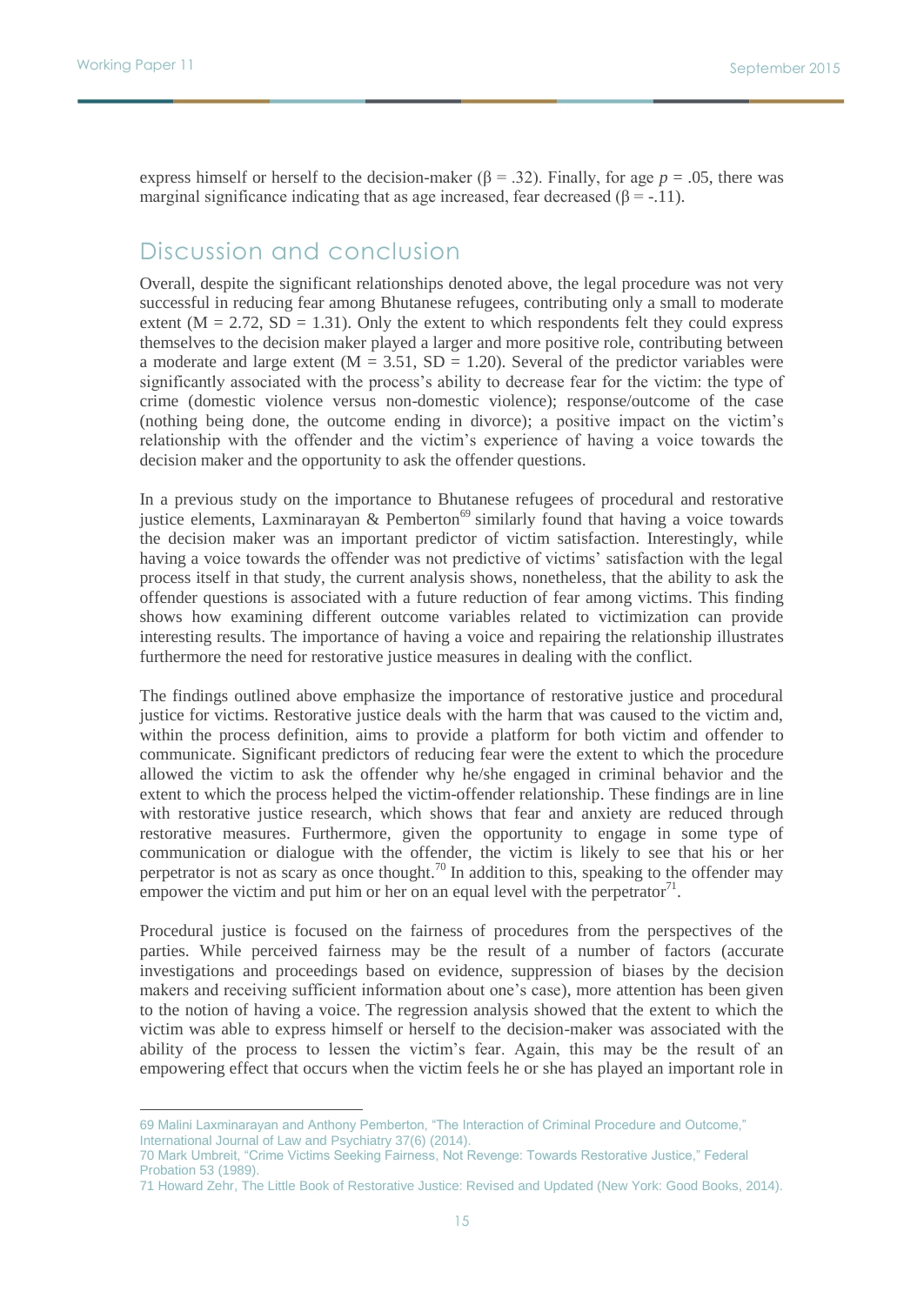$\overline{a}$ 

the decision-making process. As discussed earlier, a potential empowering effect may be particularly beneficial following 'shattered assumptions'. Shattered assumptions may lead to perceptions of loss of control and invulnerability for the victim, which can be re-gained through a dispute resolution procedure.

Also outlined earlier was the importance of deterrence and retribution. In order to measure these elements, the outcome variables examined what kind of punishment was applied, or if nothing was done. More generally, we were interested in knowing if any of the outcomes that might suggest future crime would stop (e.g. case being dropped and nothing being done) were associated with the dependent variable. Unsurprisingly, nothing being done was negatively associated with a reduction in fear. This may be due to perceptions that violent or other types of serious crimes may re-occur in the future. Furthermore, the sample did not appear to support punitive responses as both corporal punishment and incarceration were not useful in decreasing fear. Such a finding is in line with research on culture, which suggests that more collective groups may look for solutions that reconcile and mend relationships.

There was a negative relationship between domestic crime and the alleviation of fear caused by the process. This finding has implications for the use of restorative justice in the context of family problems. There has been much criticism around this issue, despite existing research evaluating restorative justice in domestic violence cases.<sup>72</sup> The benefits of informal measures, when compared to the criminal justice system, include: the opportunities they can provide for victim expression, offender acknowledgment and a more relaxed and personal process. These are all elements which may be more important to vulnerable victims. At the same time, these types of procedures have been criticized, since they may symbolize a soft option which reinforces the view of violence against women as a 'private' problem, thus denying the progress made with recognizing it as a crime worthy of state intervention.

It is clear that the findings related to the importance of the procedure should be considered when devising policy implications for camp officials or the UN High Commissioner for Refugees (UNHCR). UNHCR, a UN-based organization mandated with the international protection of refugees, deals with the refugees residing in camps. It aim to uphold the rule of law within these camps and to ensure that victims have access to remedies for crimes or violations of their rights. One of the ways through which UNHCR attempts to enhance access to justice for refugees is by working to strengthen refugee and state legal systems, sometimes with implementing partners. Unfortunately, empirical evidence is scarce on the topic of victim justice needs among refugees or others living in contexts of displacement or humanitarian settings. This study aims to reduce this gap. Its findings have implications for the steps that humanitarian agencies, like UNHCR, can prioritize in their efforts to improve upon the justice experience of victims in refugee settings. It is clear that victims' voice – their ability to express themselves towards the decision-maker  $-$  is a significant predictor of satisfaction with the legal system. In informal settings that mirror restorative justice methods, attention should be given not only to the interaction between the parties but also to the interaction between the parties and the decision-maker, namely the Counselling Board or other authority figures. Satisfaction is the likely outcome when these actors are providing space for victims to express their needs, emotions and expectations. Furthermore, the significance of being able to interact with the offender and repair the relationship highlights the importance of informal, traditional methods of justice resolution.

<sup>72</sup> Strang and Braithwaite, Restorative Justice; Joan Pennell and Gale Burford, "Feminist Praxis: Making Family Group Conferencing Work," in Restorative Justice and Family Violence, ed. Heather Strang and John Braithwaite. (Cambridge: Cambridge University Press, 2002).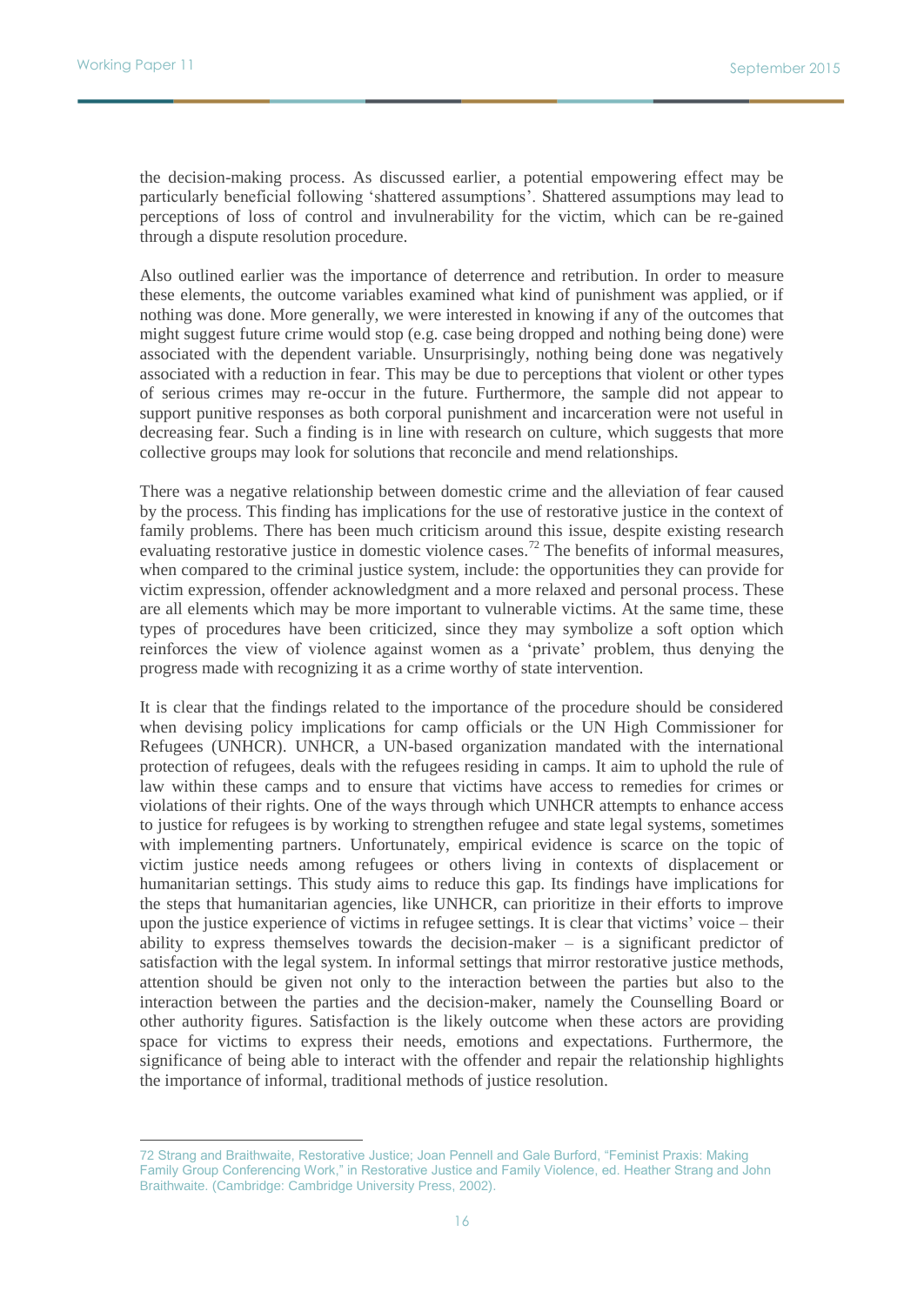There were several limitations within the research design. First, a longitudinal design would have been more appropriate, particularly due to the change to what was being measuring in the dependent variable – the process's impact on fear. Though such a design cannot establish absolute causality, it would allow for fear to be measured before and after the legal process occurs. Second, because the research was conducted within the framework of a larger project examining victim experiences with justice, focusing primarily on the quality of legal processes and outcomes, only a single-item measure was used to understand fear. Third, the limited sample size, due to the type of study, made it difficult to include a large number of independent variables within the analysis. It would have been interesting to control for other variables related to procedural and outcome justice such as the accuracy of proceedings, past experiences with the formal or informal justice systems, or the offender being kept in a safe room during proceedings.

Even despite the limitations outlined above, the findings of this research are an important first step towards better understanding the role that legal processes can potentially play in humanitarian settings. Generally, refugees have a particularly strong exposure to violence, crime and injustice, leading to a pronounced fear in many refugee populations. It is for this reason that efforts to understand what processes can play a role in reducing and alleviating this fear are particularly important in refugee settings. The results of this research are a first step and provide initial findings that can be researched further. By conducting more focused studies, it will be possible to identify the more specific mechanisms within the justice system that can help to mitigate or reduce fear among victims of crime. For instance, it would be worthwhile to investigate among the Bhutanese which elements of legal procedures help increase victims' voice towards the offender and decision-makers, as well as which elements contribute to healing the relationship between the two parties to a conflict.

## Works Cited

Bennett Cattaneo, Lauren, and Lisa A. Goodman. "Through the Lens of Therapeutic Jurisprudence: The Relationship between Empowerment in the Court System and Well-being for Intimate Partner Violence Victims." *Journal of Interpersonal Violence* 25(3) (2010): 481- 502.

Braithwaite, John. "Restorative Justice and Therapeutic Jurisprudence." *Criminal Law Bulletin* 38(2) (2002): 244-262.

Calhoun, Karen S., Beverly M. Atkeson, and Patricia A. Resick. "A Longitudinal Examination of Fear Reactions in Victims of Rape." *Journal of Counseling Psychology* 29(6) (1982): 655-661.

Carlsmith, Kevin M., John M. Darley, and Paul H. Robinson. "Why Do We Punish? Deterrence and Just Deserts as Motives for Punishment." *Journal of Personality and Social Psychology* 83(2) (2002): 284-299.

Da Costa, Rosa. "The administration of justice in refugee camps: A study of practice" *Legal and Protection Policy Research Series*. Geneva: UNHCR, 2006.

Dhakal, D.N.S and Strawn, Christopher. *Bhutan: A movement in exile.* Jaipur: Nirala Publications, 1994.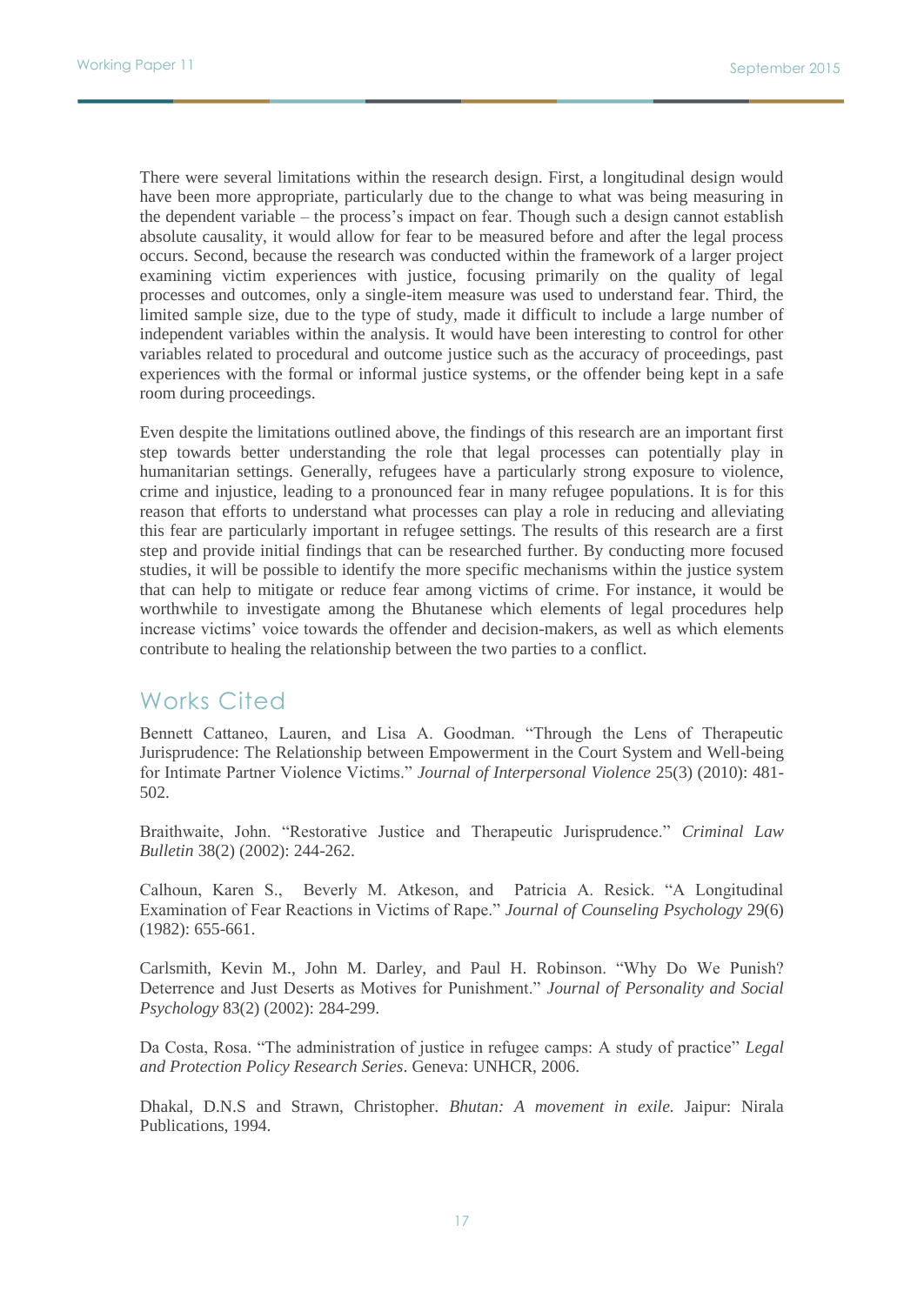Dull, R. Thomas, and Arthur V. N. Wint. "Criminal Victimization and Its Effects on Fear of Crime and Justice Attitudes." *Journal of Interpersonal Violence,* 12(5) (1997): 749-758.

Elliott, Irina, Stuart D. M. Thomas, and James R. P. Ogloff. "Procedural Justice in Contacts with the Police: Testing a Relational Model of Authority in a Mixed Methods Study." *Psychology, Public Policy and Law* 17(4) (2011): 592–610.

Fisher, Bonnie S., John J. Sloan III, and Deborah L. Wilkins. "Fear of Crime and Perceived Risk of Victimization in an Urban University Setting." In *Campus Crime: Legal, Social and Policy Perspectives*, edited by Bonnie S. Fisher and John J. Sloan III, 179-210. Springfield: Charles C. Thomas Publishing, 1995.

Fox, Kathleen A., Matt R. Nobles, and Alex R. Piquero. "Gender, Crime Victimization and Fear of Crime." *Security Journal* 22(1) (2009): 24-39.

Frazier, Patricia A., and Beth Haney. "Sexual Assault Cases in the Legal System: Police, Prosecutor, and Victim Perspectives." *Law and Human Behavior* 20(6) (1996): 607–628.

Garofalo, John, and John Laub. "Fear of Crime – Broadening Our Perspective." *Victimology* 3(3-4) (1978): 242-253.

Gramatikov, Martin, Maurits Barendrecht, Malini Laxminarayan, Jin Ho Verdonschot, Laura Klaming, and Corry van Zeeland. *A Handbook for Measuring the Costs and Quality of Access to Justice*. Apeldoorn: Maklu, 2010.

Greenwood, Phoebe. "Rape and Domestic Violence follow Syrian women into refugee camps." *The Guardian*, July 25, 2013. http://www.theguardian.com/world/2013/jul/25/rapeviolence-syria-women-refugee-camp.

Griek, Ilse. *Human Rights in Translation: Dispute Resolution in the Bhutanese Refugee Camps in Nepal*. Oisterwijk: Wolf Legal Publishers, 2014.

Hanson, Rochelle F., Genelle K. Sawyer, Angela M. Begle, and Grace S. Hubel. "The Impact of Crime Victimization on Quality of Life." *Journal of Traumatic Stress* 23(2) (2010): 189- 197.

Herman, Judith L. "The Mental Health of Crime Victims: Impact of Legal Intervention." *Journal of Traumatic Stress* 16(2) (2003): 159-166.

Herman, Judith L. *Trauma and Recovery*. New York: Basic Books, 1992.

Hora, Peggy F., William G. Schma, and John T. A. Rosenthal. "Therapeutic Jurisprudence and the Drug Treatment Court Movement: Revolutionizing the Criminal Justice System's Response to Drug Abuse and Crime in America." *Notre Dame Law Review* 74(2) (1999): 439-538.

Houts, Sandra, and Cathy Kassab. "Rotter's Social Learning Theory and Fear of Crime: Differences by Race and Ethnicity." *Social Science Quarterly* 78(1) (1997): 122–136.

Hutt, Michael. "The Bhutanese refugees: Between verification, repatriation and royal realpolitik." *Peace and Democracy in South Asia* 1(1) (2005): 44-56.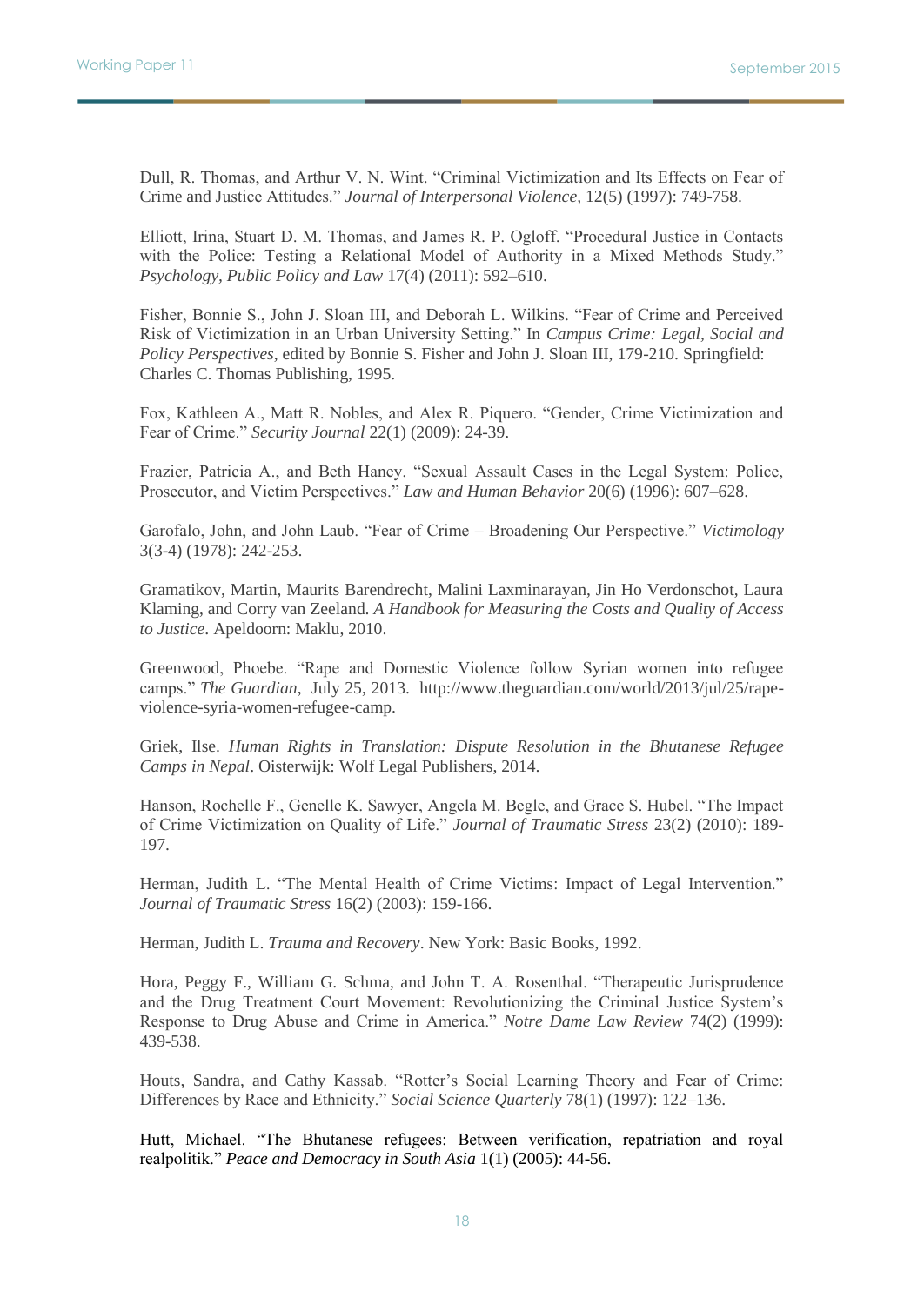International Rescue Committee. *Are We Listening? Acting on Our Commitments to Women and Girls Affected by the Syrian Conflict*. New York: International Rescue Committee, 2014.

Jacobsen, Karen. "A 'Safety-First' Approach to Physical Protection in Refugee Camps," *Rosemarie Rogers Working Paper Series* #4 (1999).

Janoff-Bulman, Ronnie. *Shattered Assumptions: Towards a New Psychology of Trauma.* New York: The Free Press, 2002.

Kilpatrick, Dean G., Lois J. Veronen, and Patricia A. Resick. "The Aftermath of Rape: Recent Empirical Findings." *American Journal of Orthopsychiatry* 49(4) (1979): 658-669.

King, Michael S. "Restorative Justice, Therapeutic Jurisprudence and the Rise of Emotionally Intelligent Justice." *Melbourne University Law Review* 32(3) (2008): 1096-1126.

Kunst, Maarten J. J. "PTSD Symptom Clusters, Feelings of Revenge, and Perceptions of Perpetrator Punishment Severity in Victims of Interpersonal Violence." *International Journal of Law and Psychiatry* 34(5) (2011): 362–367.

Kunst, Maarten, Lieke Popelier, and Ellen Varekamp. "Victim Satisfaction With the Criminal Justice System and Emotional Recovery: A Systematic and Critical Review of the Literature." *Trauma, Violence and Abuse* 16(3) (2015): 336-358.

Laxminarayan, Malini S. "Interactional Justice, Coping and the Legal System: Needs of Vulnerable Victims." *International Review of Victimology* 19(2) (2013): 145–158.

Laxminarayan, Malini, and Anthony Pemberton. "The Interaction of Criminal Procedure and Outcome." *International Journal of Law and Psychiatry* 37(6) (2014): 564-571.

Maddox, Lucy, Deborah Lee, and Chris Barker. "Police Empathy and Victim PTSD as Potential Factors in Rape Case Attrition." *Journal of Police and Criminal Psychology* 26(2) (2011): 112–117.

Norris, Fran H., and Martie P. Thompson. "The Victim in the System: The Influence of Police Responsiveness on Victim Alienation." *Journal of Traumatic Stress* 6(4) (1993): 515–532.

Orth, Uli. "Secondary Victimization of Crime Victims by Criminal Proceedings." *Social Justice Research* 15(4) (2002): 313–325.

Orth, Ulrich. "Punishment Goals of Crime Victims." *Law and Human Behavior* 27(2) (2003): 173-186.

Orth, Ulrich, and Andreas Maercker. "Posttraumatic Anger in Crime Victims: Directed at the Perpetrator and at the Self." *Journal of Traumatic Stress* 22(2) (2009): 158-161.

Pennell, Joan, and Gale Burford, "Feminist Praxis: Making Family Group Conferencing Work." In *Restorative Justice and Family Violence*, edited by Heather Strang and John Braithwaite. Cambridge: Cambridge University Press, 2002.

Perloff, Linda S. "Perceptions of Vulnerability to Victimization." *Journal of Social Issues* 39(2) (1983): 41–61.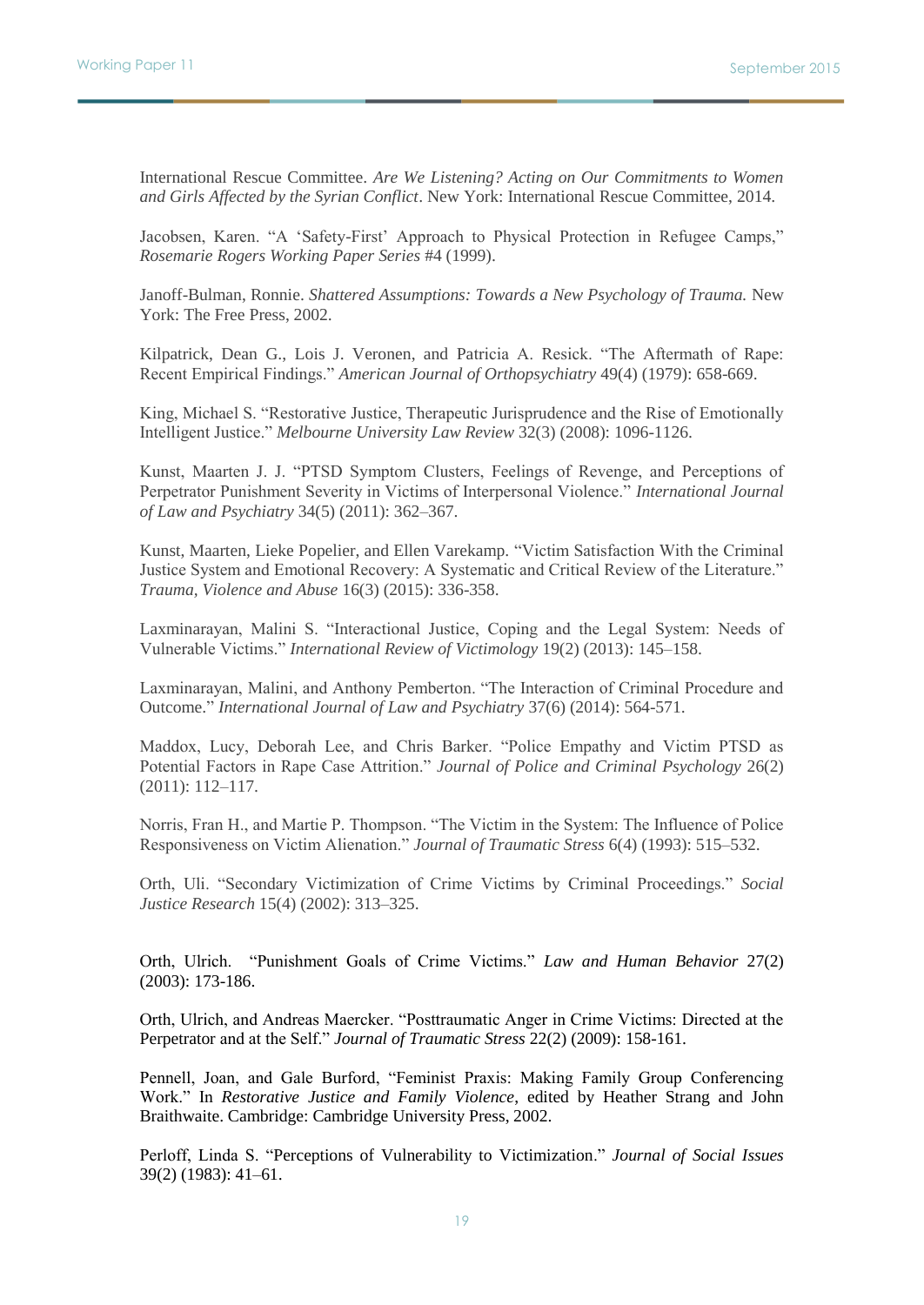Regehr, Cheryl, Ramona Alaggia, Liz Lambert, and Michael Saini. "Victims of Sexual Violence in the Canadian Criminal Courts." *Victims & Offenders* 3(1): 99–113.

Resick, Patricia A. "Psychological Effects of Victimization: Implications for the Criminal Justice System." *Crime & Delinquency,* 33(4) (1987): 468-478.

Schopp, Robert F. "Integrating Restorative Justice and Therapeutic Jurisprudence." *Revista Jurídica de la Universidad de Puerto Rico* 67(3) (1998): 665-669.

Skogan, Wesley G. "The Impact of Victimization on Fear." *Crime & Delinquency* 33(1) (1987): 135-154.

Skogan, Wesley G., and Michael G. Maxfield. *Coping with Crime.* Beverly Hills, CA: Sage Publications, 1981.

Smith, Lynn N., and Gary D. Hill. "Victimization and Fear of Crime." *Criminal Justice and Behavior* 18(2) (1991): 217-239.

Strang, Heather and John Braithwaite. *Restorative Justice and Family Violence.* Cambridge: Cambridge University Press, 2002.

Strang, Heather, Lawrence Sherman, Caroline M. Angel, Damiel J. Woods, Sarah Bennett, Dorothy Newbury-Birch, and Nova Inkpen. "Victim Evaluations of Face-to-face Restorative Justice Conferences: A Quasi-experimental Analysis." *Journal of Social Issues* 62(2) (2006): 281-306.

Tontodonato, Pamela, and Edna Erez. "Crime, Punishment, and Victim Distress." *International Review of Victimology* 3(1-2) (1994): 33–55.

Umbreit, Mark. "Crime Victims Seeking Fairness, Not Revenge: Towards Restorative Justice," *Federal Probation* 53 (1989).

United Nations High Commissioner for Refugees. *Woman Alone: The Fight for Survival by Syria's Refugee Women*. Geneva: UNHCR, 2014.

United Nations High Commissioner for Refugees. *Global Trends 2013*. Geneva: UNHCR, 2014.

United Nations High Commissioner for Refugees. *Global Trends 2014*. Geneva: UNHCR, 2015.

United Nations High Commissioner for Refugees. *UNHCR Handbook for the Protection of Women and Girls*. Geneva: UNHCR, 2008.

United Nations High Commissioner for Refugees. *The State of the World's Refugees*. Geneva: UNHCR, 2006.

Verdun-Jones, Simon N., and Katherine R. Rossiter. "The Psychological Impact of Victimization: Mental Health Outcomes and Psychological, Legal, and Restorative Interventions." In *International Handbook of Victimology*, edited by Shlomo G. Shoham, Paul Knepper, and Martin Kett, 611–637. Boca Raton, FL: CRC Press, 2010.